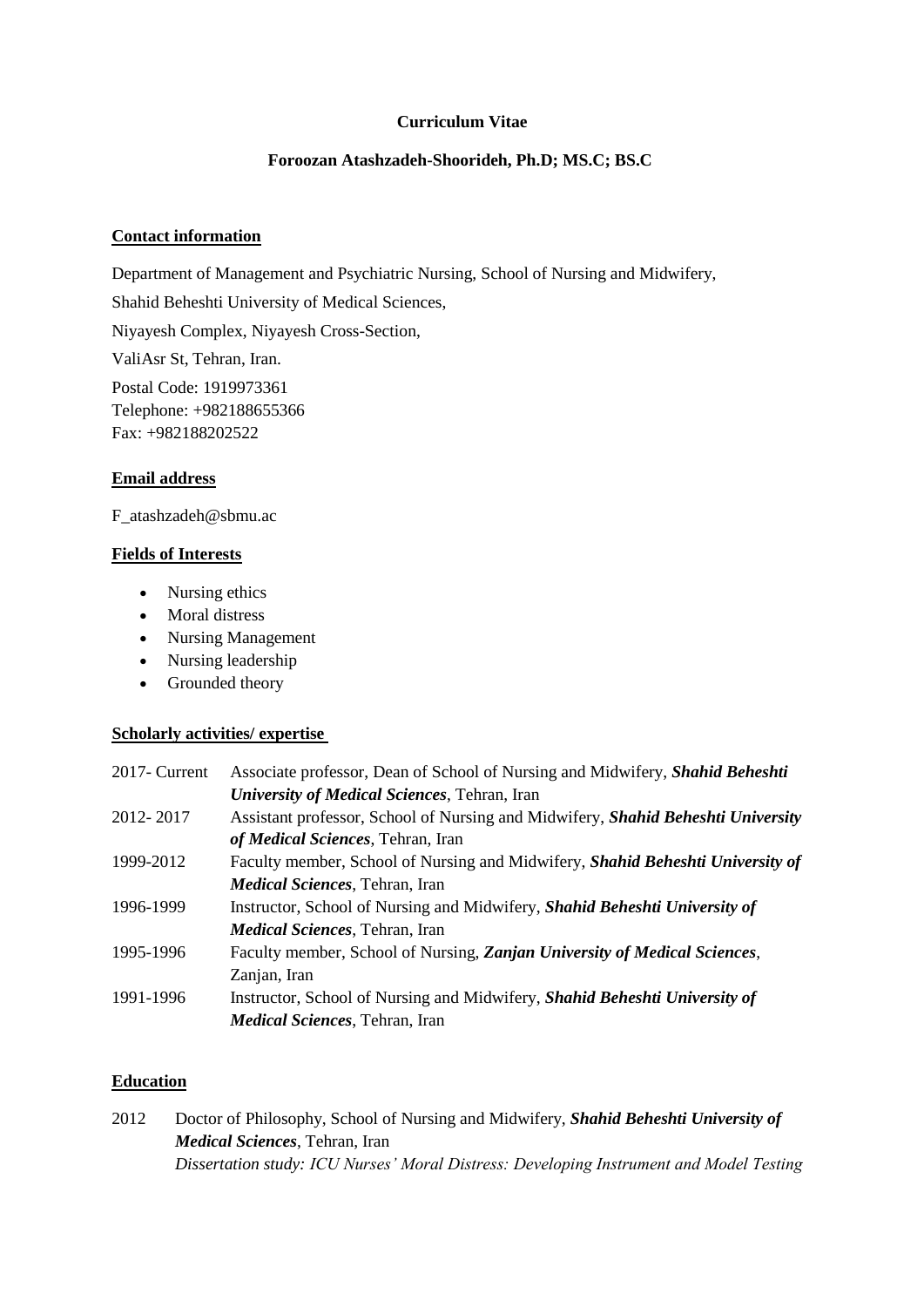| 1995 | Master of Sciences, School of Nursing and Midwifery, Shahid Beheshti University of  |
|------|-------------------------------------------------------------------------------------|
|      | <i>Medical Sciences</i> , Tehran, Iran                                              |
|      | Master Thesis: Assessment of factors affecting nurses decision making on use of PRN |
|      | analgesics after pediatrics surgeries                                               |
| 1991 | Bachelor of Sciences, Nursing, , School of Nursing and Midwifery, Shahid Beheshti   |
|      | <b>University of Medical Sciences</b> , Tehran, Iran                                |

# **Research**

| 2017-2018     | Foroozan Atashzadeh-Shoorideh, Amir Hosein Pishgooie. Survey of                   |
|---------------|-----------------------------------------------------------------------------------|
|               | frequency, severity, level and type of ICU nurses' ethical conflict in selected   |
|               | teaching hospitals of Universities of Medical Sciences in Iran, 2017. Shahid      |
|               | <b>Beheshti University of Medical Sciences.</b>                                   |
| 2016- Current | Foroozan Atashzadeh-Shoorideh, Mohammd Mahdi Sadooghi, Maryam                     |
|               | Sattarzadeh-Pashabeik, Alice Khachian. Design and Validation of Shared            |
|               | Governance Feasibility Instrument in Nursing and Midwifery Schools of             |
|               | Tehran's Type One Medical Sciences Universities; A Mixed Method Study.            |
|               | Shahid Beheshti University of Medical Sciences.                                   |
| 2016- Current | Lida Nikfarid, Raziyeh Beikmirza, Foroozan Atashzadeh-Shoorideh, Maliheh          |
|               | Nasiri,. A comparative study of view mothers and nurses about the observance      |
|               | of nursing professional codes of ethics in the care of children with cancer In    |
|               | pediatric oncology departments affiliated to medical Universities of Tehran.      |
|               | Shahid Beheshti University of Medical Sciences.                                   |
| 2016- Current | Foroozan Atashzadeh-Shoorideh, Atefeh Yazdani, Jamileh Mohtashami,                |
|               | Mohammad Amin Pourhoseingoli, Tayebe Jamshidi. The effect of family-              |
|               | centered empowerment model on efficacy in obsessive-compulsive disorder's         |
|               | patients referred to Imam Hossein hospital in 1395. Shahid Beheshti               |
|               | <b>University of Medical Sciences.</b>                                            |
| 2015-2016     | Foroozan Atashzadeh-Shoorideh, Jamileh Mohtashami, Marzie Karamkhani,             |
|               | Morteza Abdoljabbari. Confronting process of students with hijab. Shahid          |
|               | <b>Beheshti University of Medical Sciences.</b>                                   |
| 2017-current  | Foroozan Atashzadeh-Shoorideh, Amir Hosein Pishgooie. The Relationship            |
|               | of Head Nurses' Leadership Style from nurses' viewpoint with nurses' Job          |
|               | Stress and leave the work in Iran. Shahid Beheshti University of Medical          |
|               | Sciences.                                                                         |
| 2014-2016     | Foroozan Atashzadeh-Shoorideh, Yousef Hagigimogaddam, Abbas                       |
|               | Abbaszadeh, . Explaining clinical lecturer's role accepting process by PhD        |
|               | nursing graduates. Shahid Beheshti University of Medical Sciences.                |
| 2016- Current | Foroozan Atashzadeh-Shoorideh, Neda Sheikh Zakaryaee, Fazlollah Ahmadi,           |
|               | Mahdi Fani. Exploration the process of spiritual care for family of children with |
|               | cancer: Model designing. Shahid Beheshti University of Medical Sciences.          |
| 2015-2016     | Foroozan Atashzadeh-Shoorideh, Soudabe Aloustani, Mansoureh Zagheri               |
|               | Tafreshi, Malihe Nasiri,. Correlation between Nurse Managers' ethical             |
|               | leadership from nurses' perspective with ethical climate and organizational       |
|               | citizenship behavior. Shahid Beheshti University of Medical Sciences.             |
| 2015- Current | Foroozan Atashzadeh-Shoorideh, Neda Sheikh Zakaryaee, Golrokh Moridi.             |
|               | Effect of spiritual-care on hope of mothers of children with cancer: A mixed      |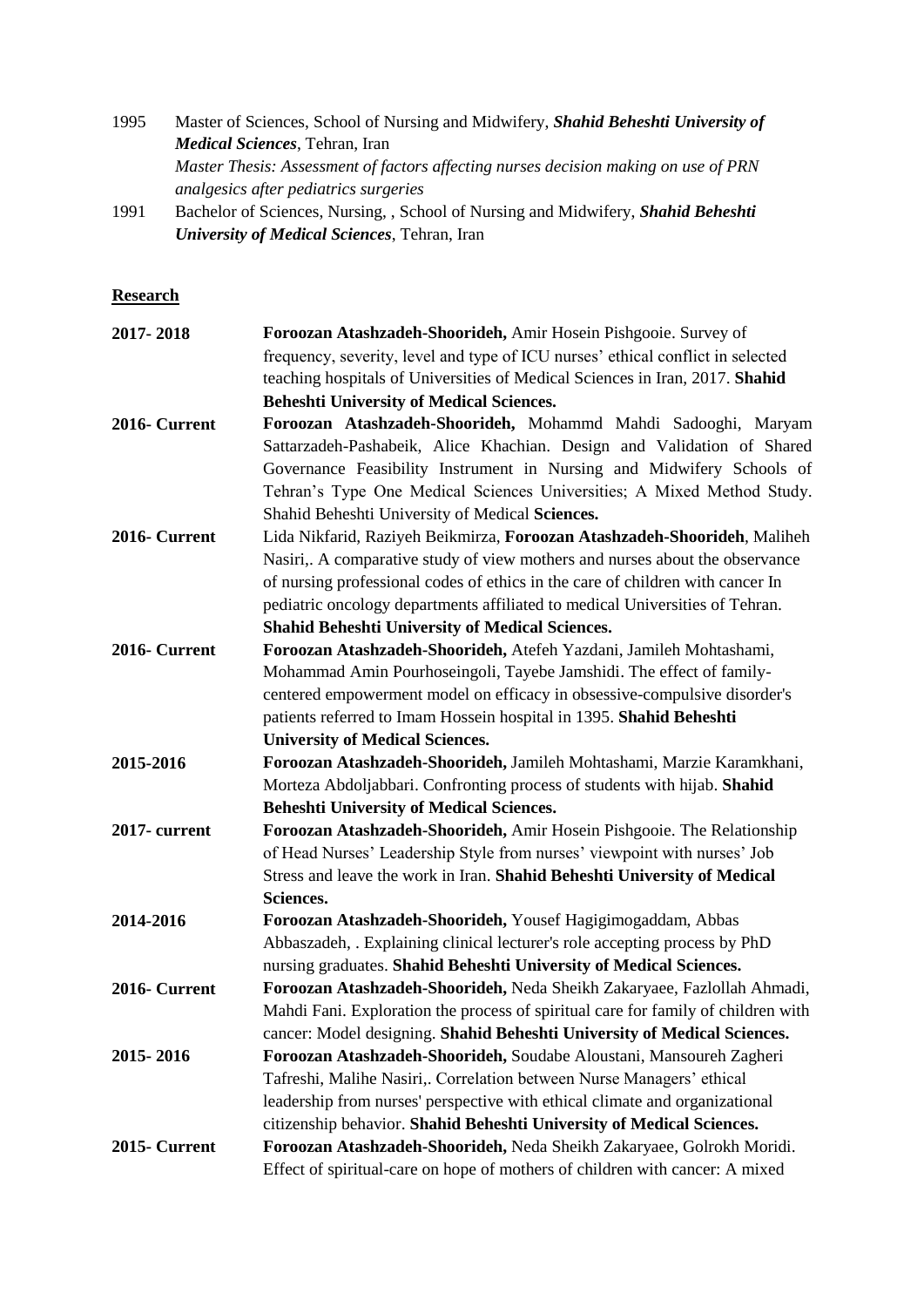| Foroozan Atashzadeh-Shoorideh, Zahra Lotfi, Jamileh Mohtashami, Malihe<br>Nasiri,. Fitting Structural Model of relationship between ethical leadership and<br>organizational commitment of nurses with perception of patient safety culture.<br><b>Shahid Beheshti University of Medical Sciences.</b><br>Foroozan Atashzadeh-Shoorideh, Navideh Robaee, Tahereh Ashktorab,<br>Ahmadreza Baghestni. Correlation between Perceived organizational support<br>and Moral distress in nurses in educational hospitals shahid Beheshti University<br>of Medical Sciences in 2013-2015. Shahid Beheshti University of Medical<br>Sciences.<br>Foroozan Atashzadeh-Shoorideh, Ghazale Hagiginezhad, Taherh Ashtorab,<br>Jamileh Mohtashami. Correlation between perceived organizational justice with<br>ICU nurses' moral distress in educational hospital of Shahid Beheshti Medical<br>Sciences University, 2014-2015. Shahid Beheshti University of Medical<br>Sciences.<br>Foroozan Atashzadeh-Shoorideh, Fatemeh Motaharrifar, Amirhosein<br>Pishooie, Jamileh Mohtashami, . Translation and Validation of the Ethical<br>Conflict in Nursing Questionnaire-Critical Care Version. Shahid Beheshti<br><b>University of Medical Sciences.</b><br>Foroozan Atashzadeh-Shoorideh, Fatemeh Mohammidipoor, Meimanat<br>Hosseini, Soroor Parvizi. Concept development of nursing presence: a hybrid<br>model. Shahid Beheshti University of Medical Sciences.<br>Foroozan Atashzadeh-Shoorideh, Fatemeh Mohammidipoor, Meimanat<br>2015-2016<br>Hosseini, Soroor Parvizi. Development and validation of nursing presence<br>questionnaire. Shahid Beheshti University of Medical Sciences.<br>2015-2016<br>Foroozan Atashzadeh-Shoorideh, Leila Hoseinpoor Dalenjani, Meimanat<br>Hosseini, Jamileh Mohtashami. Correlation between work engagement and<br>incivility behavior in the work environment of nurses in selected teaching<br>hospitals shahid Beheshti University of Medical Sciences in 1394. Shahid<br><b>Beheshti University of Medical Sciences.</b><br>Foroozan Atashzadeh-Shoorideh, Faribah Sepahvand, Mansoureh Zageri<br>2015-2017<br>Tafreshi, Soroor Parvizi. Improve of Organizational Commitment in Intensive<br>Care Unit Nursing in Khorramabad Social Security Organization Hospital:<br>Collaborate Action Research. Shahid Beheshti University of Medical<br>Sciences.<br>2014-2015<br>Foroozan Atashzadeh-Shoorideh, Fahimeh Rostami, Kianoosh Niromand<br>Zandi, Amir Kavoosi. Auditing catheterisation nursing care in women at Shahid<br>Beheshti hospital in Qom City, 1393. Shahid Beheshti University of Medical<br>Sciences. |               | method study. Shahid Beheshti University of Medical Sciences. |
|-------------------------------------------------------------------------------------------------------------------------------------------------------------------------------------------------------------------------------------------------------------------------------------------------------------------------------------------------------------------------------------------------------------------------------------------------------------------------------------------------------------------------------------------------------------------------------------------------------------------------------------------------------------------------------------------------------------------------------------------------------------------------------------------------------------------------------------------------------------------------------------------------------------------------------------------------------------------------------------------------------------------------------------------------------------------------------------------------------------------------------------------------------------------------------------------------------------------------------------------------------------------------------------------------------------------------------------------------------------------------------------------------------------------------------------------------------------------------------------------------------------------------------------------------------------------------------------------------------------------------------------------------------------------------------------------------------------------------------------------------------------------------------------------------------------------------------------------------------------------------------------------------------------------------------------------------------------------------------------------------------------------------------------------------------------------------------------------------------------------------------------------------------------------------------------------------------------------------------------------------------------------------------------------------------------------------------------------------------------------------------------------------------------------------------------------------------------------------------------------------------------------------------------------------------------------------------------------------------------------------------------------------------------|---------------|---------------------------------------------------------------|
|                                                                                                                                                                                                                                                                                                                                                                                                                                                                                                                                                                                                                                                                                                                                                                                                                                                                                                                                                                                                                                                                                                                                                                                                                                                                                                                                                                                                                                                                                                                                                                                                                                                                                                                                                                                                                                                                                                                                                                                                                                                                                                                                                                                                                                                                                                                                                                                                                                                                                                                                                                                                                                                             | 2015- Current |                                                               |
|                                                                                                                                                                                                                                                                                                                                                                                                                                                                                                                                                                                                                                                                                                                                                                                                                                                                                                                                                                                                                                                                                                                                                                                                                                                                                                                                                                                                                                                                                                                                                                                                                                                                                                                                                                                                                                                                                                                                                                                                                                                                                                                                                                                                                                                                                                                                                                                                                                                                                                                                                                                                                                                             |               |                                                               |
|                                                                                                                                                                                                                                                                                                                                                                                                                                                                                                                                                                                                                                                                                                                                                                                                                                                                                                                                                                                                                                                                                                                                                                                                                                                                                                                                                                                                                                                                                                                                                                                                                                                                                                                                                                                                                                                                                                                                                                                                                                                                                                                                                                                                                                                                                                                                                                                                                                                                                                                                                                                                                                                             |               |                                                               |
|                                                                                                                                                                                                                                                                                                                                                                                                                                                                                                                                                                                                                                                                                                                                                                                                                                                                                                                                                                                                                                                                                                                                                                                                                                                                                                                                                                                                                                                                                                                                                                                                                                                                                                                                                                                                                                                                                                                                                                                                                                                                                                                                                                                                                                                                                                                                                                                                                                                                                                                                                                                                                                                             |               |                                                               |
|                                                                                                                                                                                                                                                                                                                                                                                                                                                                                                                                                                                                                                                                                                                                                                                                                                                                                                                                                                                                                                                                                                                                                                                                                                                                                                                                                                                                                                                                                                                                                                                                                                                                                                                                                                                                                                                                                                                                                                                                                                                                                                                                                                                                                                                                                                                                                                                                                                                                                                                                                                                                                                                             | 2013-2015     |                                                               |
|                                                                                                                                                                                                                                                                                                                                                                                                                                                                                                                                                                                                                                                                                                                                                                                                                                                                                                                                                                                                                                                                                                                                                                                                                                                                                                                                                                                                                                                                                                                                                                                                                                                                                                                                                                                                                                                                                                                                                                                                                                                                                                                                                                                                                                                                                                                                                                                                                                                                                                                                                                                                                                                             |               |                                                               |
|                                                                                                                                                                                                                                                                                                                                                                                                                                                                                                                                                                                                                                                                                                                                                                                                                                                                                                                                                                                                                                                                                                                                                                                                                                                                                                                                                                                                                                                                                                                                                                                                                                                                                                                                                                                                                                                                                                                                                                                                                                                                                                                                                                                                                                                                                                                                                                                                                                                                                                                                                                                                                                                             |               |                                                               |
|                                                                                                                                                                                                                                                                                                                                                                                                                                                                                                                                                                                                                                                                                                                                                                                                                                                                                                                                                                                                                                                                                                                                                                                                                                                                                                                                                                                                                                                                                                                                                                                                                                                                                                                                                                                                                                                                                                                                                                                                                                                                                                                                                                                                                                                                                                                                                                                                                                                                                                                                                                                                                                                             |               |                                                               |
|                                                                                                                                                                                                                                                                                                                                                                                                                                                                                                                                                                                                                                                                                                                                                                                                                                                                                                                                                                                                                                                                                                                                                                                                                                                                                                                                                                                                                                                                                                                                                                                                                                                                                                                                                                                                                                                                                                                                                                                                                                                                                                                                                                                                                                                                                                                                                                                                                                                                                                                                                                                                                                                             |               |                                                               |
|                                                                                                                                                                                                                                                                                                                                                                                                                                                                                                                                                                                                                                                                                                                                                                                                                                                                                                                                                                                                                                                                                                                                                                                                                                                                                                                                                                                                                                                                                                                                                                                                                                                                                                                                                                                                                                                                                                                                                                                                                                                                                                                                                                                                                                                                                                                                                                                                                                                                                                                                                                                                                                                             | 2014-2015     |                                                               |
|                                                                                                                                                                                                                                                                                                                                                                                                                                                                                                                                                                                                                                                                                                                                                                                                                                                                                                                                                                                                                                                                                                                                                                                                                                                                                                                                                                                                                                                                                                                                                                                                                                                                                                                                                                                                                                                                                                                                                                                                                                                                                                                                                                                                                                                                                                                                                                                                                                                                                                                                                                                                                                                             |               |                                                               |
|                                                                                                                                                                                                                                                                                                                                                                                                                                                                                                                                                                                                                                                                                                                                                                                                                                                                                                                                                                                                                                                                                                                                                                                                                                                                                                                                                                                                                                                                                                                                                                                                                                                                                                                                                                                                                                                                                                                                                                                                                                                                                                                                                                                                                                                                                                                                                                                                                                                                                                                                                                                                                                                             |               |                                                               |
|                                                                                                                                                                                                                                                                                                                                                                                                                                                                                                                                                                                                                                                                                                                                                                                                                                                                                                                                                                                                                                                                                                                                                                                                                                                                                                                                                                                                                                                                                                                                                                                                                                                                                                                                                                                                                                                                                                                                                                                                                                                                                                                                                                                                                                                                                                                                                                                                                                                                                                                                                                                                                                                             |               |                                                               |
|                                                                                                                                                                                                                                                                                                                                                                                                                                                                                                                                                                                                                                                                                                                                                                                                                                                                                                                                                                                                                                                                                                                                                                                                                                                                                                                                                                                                                                                                                                                                                                                                                                                                                                                                                                                                                                                                                                                                                                                                                                                                                                                                                                                                                                                                                                                                                                                                                                                                                                                                                                                                                                                             |               |                                                               |
|                                                                                                                                                                                                                                                                                                                                                                                                                                                                                                                                                                                                                                                                                                                                                                                                                                                                                                                                                                                                                                                                                                                                                                                                                                                                                                                                                                                                                                                                                                                                                                                                                                                                                                                                                                                                                                                                                                                                                                                                                                                                                                                                                                                                                                                                                                                                                                                                                                                                                                                                                                                                                                                             | 2014-2016     |                                                               |
|                                                                                                                                                                                                                                                                                                                                                                                                                                                                                                                                                                                                                                                                                                                                                                                                                                                                                                                                                                                                                                                                                                                                                                                                                                                                                                                                                                                                                                                                                                                                                                                                                                                                                                                                                                                                                                                                                                                                                                                                                                                                                                                                                                                                                                                                                                                                                                                                                                                                                                                                                                                                                                                             |               |                                                               |
|                                                                                                                                                                                                                                                                                                                                                                                                                                                                                                                                                                                                                                                                                                                                                                                                                                                                                                                                                                                                                                                                                                                                                                                                                                                                                                                                                                                                                                                                                                                                                                                                                                                                                                                                                                                                                                                                                                                                                                                                                                                                                                                                                                                                                                                                                                                                                                                                                                                                                                                                                                                                                                                             |               |                                                               |
|                                                                                                                                                                                                                                                                                                                                                                                                                                                                                                                                                                                                                                                                                                                                                                                                                                                                                                                                                                                                                                                                                                                                                                                                                                                                                                                                                                                                                                                                                                                                                                                                                                                                                                                                                                                                                                                                                                                                                                                                                                                                                                                                                                                                                                                                                                                                                                                                                                                                                                                                                                                                                                                             |               |                                                               |
|                                                                                                                                                                                                                                                                                                                                                                                                                                                                                                                                                                                                                                                                                                                                                                                                                                                                                                                                                                                                                                                                                                                                                                                                                                                                                                                                                                                                                                                                                                                                                                                                                                                                                                                                                                                                                                                                                                                                                                                                                                                                                                                                                                                                                                                                                                                                                                                                                                                                                                                                                                                                                                                             | 2014-2016     |                                                               |
|                                                                                                                                                                                                                                                                                                                                                                                                                                                                                                                                                                                                                                                                                                                                                                                                                                                                                                                                                                                                                                                                                                                                                                                                                                                                                                                                                                                                                                                                                                                                                                                                                                                                                                                                                                                                                                                                                                                                                                                                                                                                                                                                                                                                                                                                                                                                                                                                                                                                                                                                                                                                                                                             |               |                                                               |
|                                                                                                                                                                                                                                                                                                                                                                                                                                                                                                                                                                                                                                                                                                                                                                                                                                                                                                                                                                                                                                                                                                                                                                                                                                                                                                                                                                                                                                                                                                                                                                                                                                                                                                                                                                                                                                                                                                                                                                                                                                                                                                                                                                                                                                                                                                                                                                                                                                                                                                                                                                                                                                                             |               |                                                               |
|                                                                                                                                                                                                                                                                                                                                                                                                                                                                                                                                                                                                                                                                                                                                                                                                                                                                                                                                                                                                                                                                                                                                                                                                                                                                                                                                                                                                                                                                                                                                                                                                                                                                                                                                                                                                                                                                                                                                                                                                                                                                                                                                                                                                                                                                                                                                                                                                                                                                                                                                                                                                                                                             |               |                                                               |
|                                                                                                                                                                                                                                                                                                                                                                                                                                                                                                                                                                                                                                                                                                                                                                                                                                                                                                                                                                                                                                                                                                                                                                                                                                                                                                                                                                                                                                                                                                                                                                                                                                                                                                                                                                                                                                                                                                                                                                                                                                                                                                                                                                                                                                                                                                                                                                                                                                                                                                                                                                                                                                                             |               |                                                               |
|                                                                                                                                                                                                                                                                                                                                                                                                                                                                                                                                                                                                                                                                                                                                                                                                                                                                                                                                                                                                                                                                                                                                                                                                                                                                                                                                                                                                                                                                                                                                                                                                                                                                                                                                                                                                                                                                                                                                                                                                                                                                                                                                                                                                                                                                                                                                                                                                                                                                                                                                                                                                                                                             |               |                                                               |
|                                                                                                                                                                                                                                                                                                                                                                                                                                                                                                                                                                                                                                                                                                                                                                                                                                                                                                                                                                                                                                                                                                                                                                                                                                                                                                                                                                                                                                                                                                                                                                                                                                                                                                                                                                                                                                                                                                                                                                                                                                                                                                                                                                                                                                                                                                                                                                                                                                                                                                                                                                                                                                                             |               |                                                               |
|                                                                                                                                                                                                                                                                                                                                                                                                                                                                                                                                                                                                                                                                                                                                                                                                                                                                                                                                                                                                                                                                                                                                                                                                                                                                                                                                                                                                                                                                                                                                                                                                                                                                                                                                                                                                                                                                                                                                                                                                                                                                                                                                                                                                                                                                                                                                                                                                                                                                                                                                                                                                                                                             |               |                                                               |
|                                                                                                                                                                                                                                                                                                                                                                                                                                                                                                                                                                                                                                                                                                                                                                                                                                                                                                                                                                                                                                                                                                                                                                                                                                                                                                                                                                                                                                                                                                                                                                                                                                                                                                                                                                                                                                                                                                                                                                                                                                                                                                                                                                                                                                                                                                                                                                                                                                                                                                                                                                                                                                                             |               |                                                               |
|                                                                                                                                                                                                                                                                                                                                                                                                                                                                                                                                                                                                                                                                                                                                                                                                                                                                                                                                                                                                                                                                                                                                                                                                                                                                                                                                                                                                                                                                                                                                                                                                                                                                                                                                                                                                                                                                                                                                                                                                                                                                                                                                                                                                                                                                                                                                                                                                                                                                                                                                                                                                                                                             |               |                                                               |
|                                                                                                                                                                                                                                                                                                                                                                                                                                                                                                                                                                                                                                                                                                                                                                                                                                                                                                                                                                                                                                                                                                                                                                                                                                                                                                                                                                                                                                                                                                                                                                                                                                                                                                                                                                                                                                                                                                                                                                                                                                                                                                                                                                                                                                                                                                                                                                                                                                                                                                                                                                                                                                                             |               |                                                               |
|                                                                                                                                                                                                                                                                                                                                                                                                                                                                                                                                                                                                                                                                                                                                                                                                                                                                                                                                                                                                                                                                                                                                                                                                                                                                                                                                                                                                                                                                                                                                                                                                                                                                                                                                                                                                                                                                                                                                                                                                                                                                                                                                                                                                                                                                                                                                                                                                                                                                                                                                                                                                                                                             |               |                                                               |
|                                                                                                                                                                                                                                                                                                                                                                                                                                                                                                                                                                                                                                                                                                                                                                                                                                                                                                                                                                                                                                                                                                                                                                                                                                                                                                                                                                                                                                                                                                                                                                                                                                                                                                                                                                                                                                                                                                                                                                                                                                                                                                                                                                                                                                                                                                                                                                                                                                                                                                                                                                                                                                                             |               |                                                               |
|                                                                                                                                                                                                                                                                                                                                                                                                                                                                                                                                                                                                                                                                                                                                                                                                                                                                                                                                                                                                                                                                                                                                                                                                                                                                                                                                                                                                                                                                                                                                                                                                                                                                                                                                                                                                                                                                                                                                                                                                                                                                                                                                                                                                                                                                                                                                                                                                                                                                                                                                                                                                                                                             |               |                                                               |
|                                                                                                                                                                                                                                                                                                                                                                                                                                                                                                                                                                                                                                                                                                                                                                                                                                                                                                                                                                                                                                                                                                                                                                                                                                                                                                                                                                                                                                                                                                                                                                                                                                                                                                                                                                                                                                                                                                                                                                                                                                                                                                                                                                                                                                                                                                                                                                                                                                                                                                                                                                                                                                                             |               |                                                               |
|                                                                                                                                                                                                                                                                                                                                                                                                                                                                                                                                                                                                                                                                                                                                                                                                                                                                                                                                                                                                                                                                                                                                                                                                                                                                                                                                                                                                                                                                                                                                                                                                                                                                                                                                                                                                                                                                                                                                                                                                                                                                                                                                                                                                                                                                                                                                                                                                                                                                                                                                                                                                                                                             |               |                                                               |
|                                                                                                                                                                                                                                                                                                                                                                                                                                                                                                                                                                                                                                                                                                                                                                                                                                                                                                                                                                                                                                                                                                                                                                                                                                                                                                                                                                                                                                                                                                                                                                                                                                                                                                                                                                                                                                                                                                                                                                                                                                                                                                                                                                                                                                                                                                                                                                                                                                                                                                                                                                                                                                                             |               |                                                               |
|                                                                                                                                                                                                                                                                                                                                                                                                                                                                                                                                                                                                                                                                                                                                                                                                                                                                                                                                                                                                                                                                                                                                                                                                                                                                                                                                                                                                                                                                                                                                                                                                                                                                                                                                                                                                                                                                                                                                                                                                                                                                                                                                                                                                                                                                                                                                                                                                                                                                                                                                                                                                                                                             |               |                                                               |
|                                                                                                                                                                                                                                                                                                                                                                                                                                                                                                                                                                                                                                                                                                                                                                                                                                                                                                                                                                                                                                                                                                                                                                                                                                                                                                                                                                                                                                                                                                                                                                                                                                                                                                                                                                                                                                                                                                                                                                                                                                                                                                                                                                                                                                                                                                                                                                                                                                                                                                                                                                                                                                                             |               |                                                               |
|                                                                                                                                                                                                                                                                                                                                                                                                                                                                                                                                                                                                                                                                                                                                                                                                                                                                                                                                                                                                                                                                                                                                                                                                                                                                                                                                                                                                                                                                                                                                                                                                                                                                                                                                                                                                                                                                                                                                                                                                                                                                                                                                                                                                                                                                                                                                                                                                                                                                                                                                                                                                                                                             |               |                                                               |

# **Publications**

**Atashzadeh-Shoorideh F**, Ashktorab T, Yaghmaei F (2012) Iranian intensive care unit nurses' moral distress: A content analysis. Nursing Ethics, 19 (4) 464–478. Accessible: **http://nej.sagepub.com/content/19/4/464.full.pdf+html**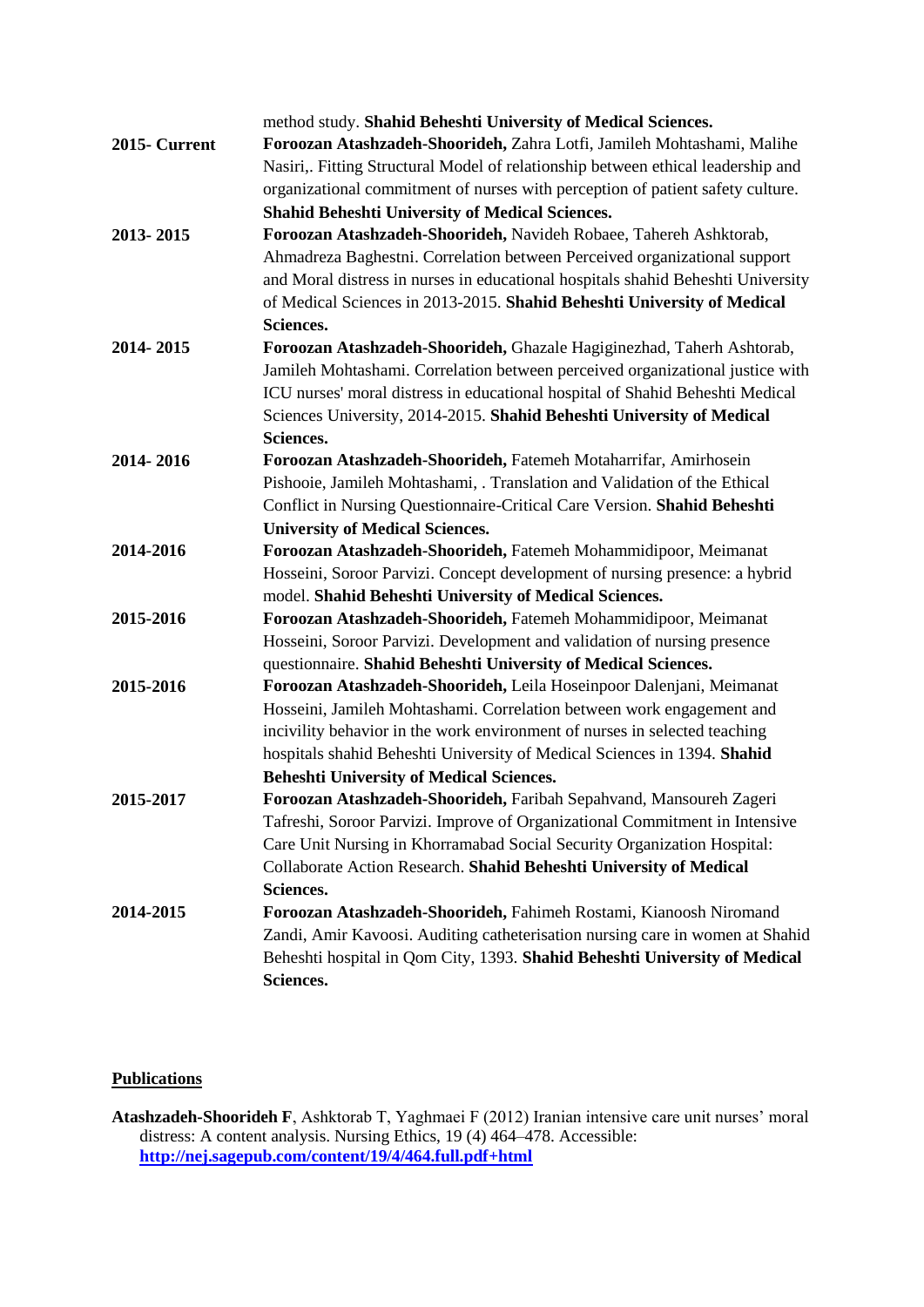- Ahbabi M, **Atashzadeh-Shoorideh F,** Barbaz AH, Alavimajd H (2013) The relationship between job satisfaction and creativity in nurses of Shafizadeh children hospital in Babol. Journal of Agricultural and Resource Economics. 38 (3) 472-481.
- **Atashzadeh-Shoorideh F,** Nabizadeh Z, Khazaei N, Alavimajd H (2014) Correlation between nursing managers 'delegation and nurses' organizational commitment from the viewpoint of nurses working in teaching hospitals of isfahan university of medical sciences (year 2012). Scientific Journal of Pure and Applied Sciences. 3(8) 735-740. Accessible: **[http://sjournals.com/index.php/SJPAS/article/view/1560/pdf](http://research.sbmu.ac.ir/main/cartable.action)**
- **Atashzadeh-Shoorideh F,** Nabizadeh Z., Khazaei N, Alavimajd H (2014) The study of correlation between organizational commitment and job satisfaction of nurses working in selected hospitals of isfahan university of medical sciences (year 2012). Scientific Journal of Pure and Applied Sciences. 3(8) 748-755. Accessible: **http://sjournals.com/index.php/SJPAS/article/view/1561/pdf**
- Ahbabi Tabarestani M**, Atashzadeh-Shoorideh F,** Jahani M., Nasrinpoor M, Alavimajd H (2014) Creativity and effective factors on hospital nurses creativity.Scientific Journal of Pure and Applied Sciences. 3(8) 748-755. Accessible: **<http://sjournals.com/index.php/SJPAS/article/view/1563/pdf>**
- Mosazade Sari Z, Maleki M, **Atashzadeh-Shoorideh F,** Mehrabi Y (2014) The Study of the observance status of tracheostomy standard principles by nurses in selected teaching hospitals in Tehran. Bulletin of Environment, Pharmacology and Life Sciences. 3 (11) 12-17. Accessible: **http://bepls.com/nov\_2014/3.pdf**
- **Atashzadeh-Shoorideh F,** Ashktorab T, Yaghmaei F, AlaviMajd H (2015) Relationship between ICU nurses' moral distress with burnout and intent to turnover. Nursing Ethics. 22 (1) 64-76. Accessible**[:](http://research.sbmu.ac.ir/main/cartable.action) [http://nej.sagepub.com/content/22/1/64?etoc](http://research.sbmu.ac.ir/main/cartable.action)**
- Hemmat F, **Atashzadeh-Shoorideh F,** Mehrabi T, Zayeri F (2015) A survey of nurses' awareness of patient safety culture in neonatal intensive care units. Iranian Journal of Nursing and Midwifery Research 20 (4) 490-5. Accessible: **<http://ijnmr.mui.ac.ir/index.php/ijnmr/article/view/1219/924>**
- Jamileh Mohtashami, Hanieh Rahnama, Farahnaz Farzinfard, Atefeh Talebi, **Atashzadeh-Shoorideh F,** Mahdie Ghalenoee (2015) A Survey of Correlation between Professional Identity and Clinical Competency of Psychiatric Nurses. Open Journal of Nursing, 5 (9) 765-772 . Accessible: **<http://www.scirp.org/Journal/PaperInformation.aspx?PaperID=59727>**
- **Atashzadeh-Shoorideh F,** Yaghmaei F (2015) Development and Psychometric Evaluation of Scales: A Survey of Published Articles. Journal of Medical Education Summer; 14 (4):174-205. Accessible: **<http://journals.sbmu.ac.ir/jme/article/view/10397/8329>**
- PiriNeghabadi F, Nourian M, Shirinabadi Farahani A, Pourhoseingholi M, **Atashzadeh-Shoorideh F**. Auditing phototherapy-related nursing care in neonatal general and intensive care units. IJCCN. 2015; 8 (3):167-172. Accessible: **[http://www.inhc.ir/browse.php?a\\_id=686&sid=1&slc\\_lang=fa](http://www.inhc.ir/browse.php?a_id=686&sid=1&slc_lang=fa)**
- Mohammadi P, Hosseini M, **Atashzadeh-Shoorideh F,** Shakeri N, Borhani F, Matbouei M (2016) The study of chohesion, flexibility, communication, and satisfaction of ordinary and poor families based on cir-complex model in Amol, 2014. International Journal of Biology, Pharmacy and Allied Sciences (IJBPAS). 5 (1) 212-226. Accessible: **<http://ijbpas.com/pdf/2016/January/1451215897MS%20IJBPAS%202015%203523.pdf>**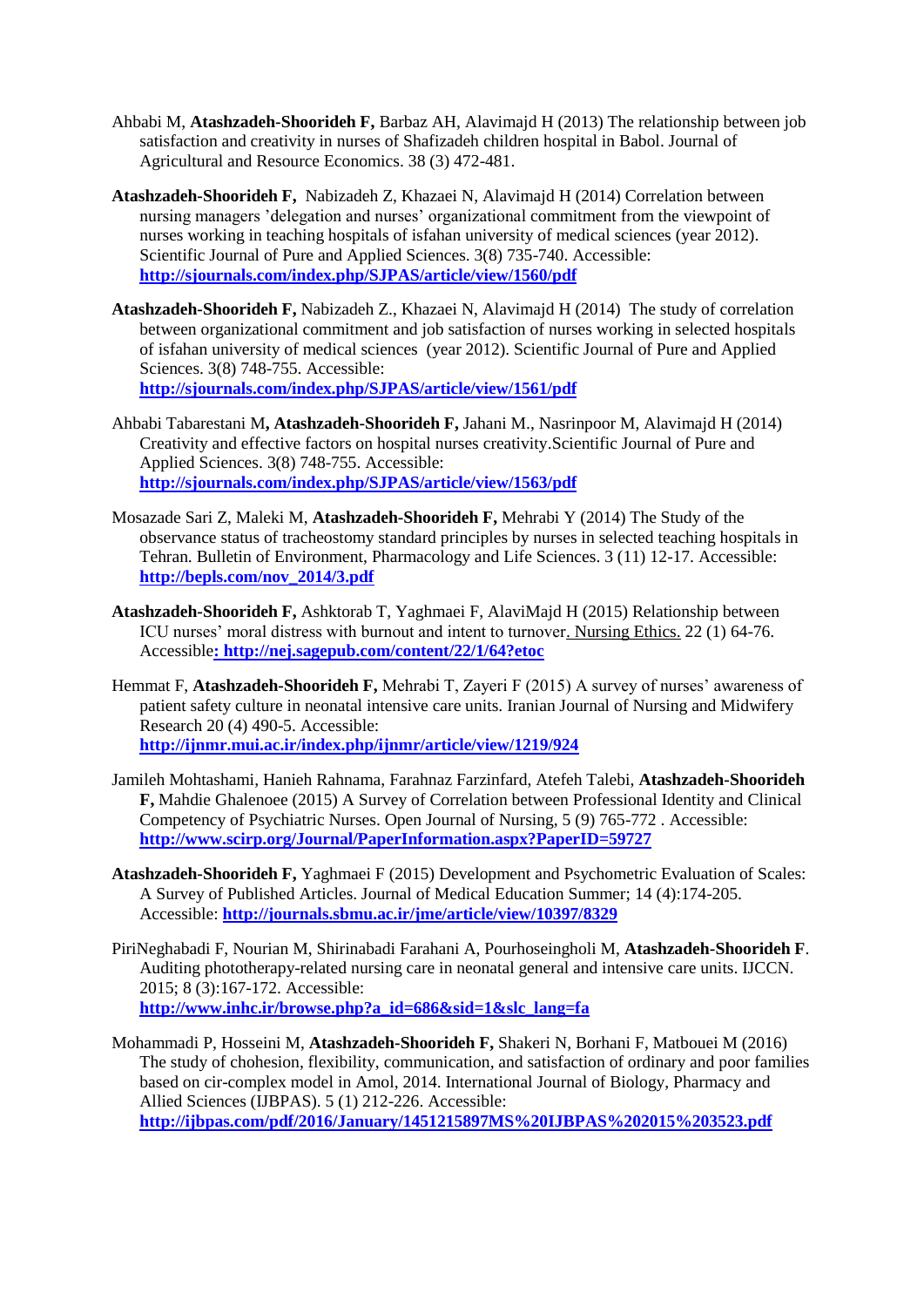- Barkhordari-Sharifabad M, Ashktorab T, **Atashzadeh-Shoorideh F**. Ethical competency of nurse leaders: A qualitative study. Nursing Ethics. Online published on 15.6.2016. Feb 2018, 25 (1) 20- 36. Accessible: **<http://journals.sagepub.com/doi/pdf/10.1177/0969733016652125>**
- Dehghani-Firoozabadi E-S, Mohtashami J, **Atashzadeh-Shoorideh F**, Nasiri M, Dolatian M, Sedghi S. [Correlation between Religious Attitude and Resiliency of Women under Domestic Violence.](http://www.ccsenet.org/journal/index.php/gjhs/article/view/59589) Global Journal of Health Science; Vol. 9, No. 3; 2017. Accessible: **<http://www.ccsenet.org/journal/index.php/gjhs/article/view/59589/33068>**
- Davoodi F, **Atashzadeh-Shoorideh F**, Shiri H, Payandeh A, Ilkhani M, Azimi H, Mahmoody S, and Mohamadi M. Auditing of Discharge Education to Coronary Angiography Patients. Crit Care Nurs J. 2016 August; 9(3):e8079. Accessible: **<http://jccnursing.com/en/articles/8079.html>**
- [Manouchehri](http://scialert.net/asci/author.php?author=Houman&last=Manouchehri) H, [Imani](http://scialert.net/asci/author.php?author=Elham&last=Imani) E, **[Atashzadeh-Shoorideh](http://scialert.net/asci/author.php?author=Foroozan&last=Atashzadeh-Shoorideh) F,** and [Alavi Majd](http://scialert.net/asci/author.php?author=Hamid%20Alavi&last=Majd) H. Experience of Work While Studying: Novice Nurses Entering the Clinical Arena. Research Journal of Medical Sciences. 2016, 10 (5): 465-474. Accessible: **<http://docsdrive.com/pdfs/medwelljournals/rjmsci/2016/465-474.pdf>**
- [Manouchehri](http://scialert.net/asci/author.php?author=Houman&last=Manouchehri) H, [Imani](http://scialert.net/asci/author.php?author=Elham&last=Imani) E, **[Atashzadeh-Shoorideh](http://scialert.net/asci/author.php?author=Foroozan&last=Atashzadeh-Shoorideh) F**, and [Alavi Majd](http://scialert.net/asci/author.php?author=Hamid%20Alavi&last=Majd) H.Competence of novice nurses: role of clinical work during studying. Journal of Medicine and Life. 2015, 8 (Special Issue 4) 32‐ 38. Accessible: **<https://www.ncbi.nlm.nih.gov/pmc/articles/PMC5319286/>**
- Barkhordari-Sharifabad M, Ashktorab T, **Atashzadeh-Shoorideh F**. Ethical leadership outcomes in nursing: A qualitative study. Nursing Ethics. Online published on 18.1.2017. Accessible: **<http://journals.sagepub.com/doi/pdf/10.1177/0969733016687157>**
- Haghighi Moghadam U, **[Atashzadeh-Shoorideh](http://scialert.net/asci/author.php?author=Foroozan&last=Atashzadeh-Shoorideh) F**, Abbaszadeh A, Feizi A. Accepting the role of clinical instructor by PhD graduates of nursing: A qualitative study. International Journal of Medical Research &Health Sciences, 2016, 5, 11:458-466. Accessible: **[http://www.ijmrhs.com/abstract/accepting-the-role-of-clinical-instructor-by-phd-graduates](http://www.ijmrhs.com/abstract/accepting-the-role-of-clinical-instructor-by-phd-graduates-of-nursing-a-qualitative-study-1559.html)[of-nursing-a-qualitative-study-1559.html](http://www.ijmrhs.com/abstract/accepting-the-role-of-clinical-instructor-by-phd-graduates-of-nursing-a-qualitative-study-1559.html)**
- Houman Manouchehri, Elham Imani, **Atashzadeh-Shoorideh F**, Hamid Alavi Majd, 2017. Work During Studying from the Perspective of Nurses: A Qualitative Study by Content Analysis Approach. International Journal of Tropical Medicine, 12: 50-59. Accessible: **<https://www.medwelljournals.com/abstract/?doi=ijtmed.2017.50.59>**
- Fatemeh Motaharifar, **Atashzadeh-Shoorideh F**, Amir Hosein Pishgooie, Anna Falcó-Pegueroles. Translation and psychometric properties of the "ethical conflict in nursing questionnaire: critical care version" in Iran. Electronic Physician. 9 (2) February 2017. 3776-3785, DOI: **<http://dx.doi.org/10.19082/3776>**. Accessible: **[http://www.ephysician.ir/index.php/browse](http://www.ephysician.ir/index.php/browse-issues/2017/2/595-3776)[issues/2017/2/595-3776](http://www.ephysician.ir/index.php/browse-issues/2017/2/595-3776)**
- Fatemeh Mohammadipour, **Atashzadeh-Shoorideh F**, Soroor Parvizy, Meimanat Hosseini. Concept Development of "Nursing Presence": Application of Schwartz-Barcott and Kim's Hybrid Model. Asian Nursing Research (ANR). 2017; 11 (1) 19-29. Accessible: **[http://www.asian](http://www.asian-nursingresearch.com/article/S1976-1317(17)30074-9/pdf)[nursingresearch.com/article/S1976-1317\(17\)30074-9/pdf](http://www.asian-nursingresearch.com/article/S1976-1317(17)30074-9/pdf)**
- Barkhordari-Sharifabad M, Ashktorab T, **Atashzadeh-Shoorideh F**. Obstacles and problems of ethical leadership from the perspective of nursing leaders: a qualitative content analysis. Journal of Medical Ethics and History of Medicine. Online published on 21.2.2017. Accessible: **<http://jmehm.tums.ac.ir/index.php/jmehm/article/view/201>**
- Hosseinpour-Dalenjan L, **Atashzadeh-Shoorideh F**, Meimanat Hosseini,3 and Jamileh Mohtashami. The Correlation Between Nurses' Work Engagement andWorkplace Incivility. Iranian Red Crescent Medical Journal. 2017; 19(4): e45413 , DOI: **[10.5812/ircmj.45413](http://dx.doi.org/10.5812/ircmj.45413)**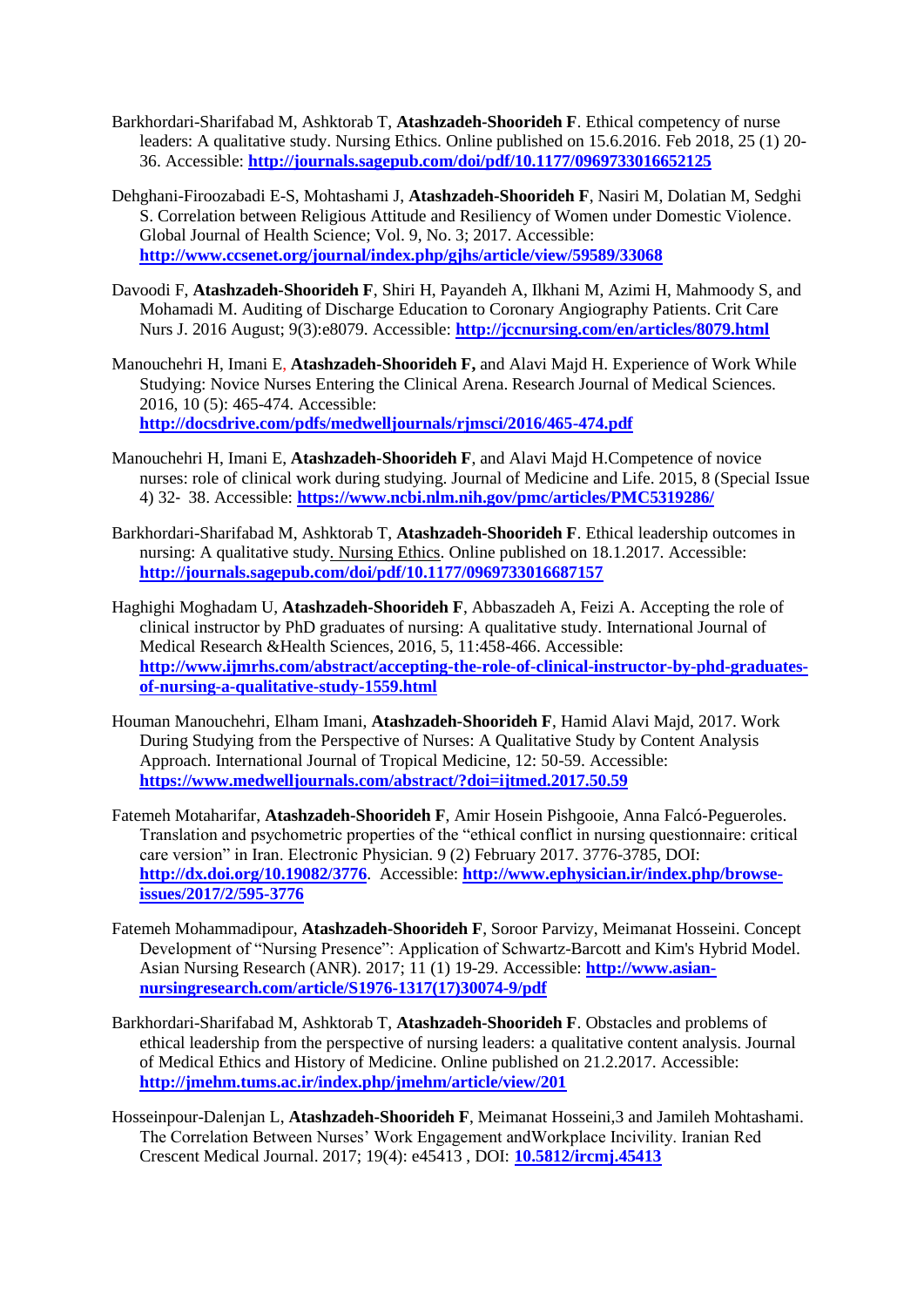Sara Mahmoudi, **Atashzadeh-Shoorideh F**, Maryam Rassouli, Azam Moslemi, Amir Hossein Pishgooie, Hadi Azimi. Translation and psychometric properties of the Copenhagen Burnout Inventory in Iranian nurses. Iranian Journal of Nursing and Midwifery Research. 2017; 22 (2) 117-22. DOI:**10.4103/1735-9066.205958 .** Accessible: **[http://www.ijnmrjournal.net/article.asp?issn=1735-](http://www.ijnmrjournal.net/article.asp?issn=1735-9066;year=2017;volume=22;issue=2;spage=117;epage=122;aulast=Mahmoudi;type=0) [9066;year=2017;volume=22;issue=2;spage=117;epage=122;aulast=Mahmoudi;type=0](http://www.ijnmrjournal.net/article.asp?issn=1735-9066;year=2017;volume=22;issue=2;spage=117;epage=122;aulast=Mahmoudi;type=0)**

- Haghighi Moghadam Y, **Atashzadeh-Shoorideh F**, Abbaszadeh A, Feizi A. The challenges of PhD graduates nurses for accepting their role as clinical educators: a qualitative study. J Caring Sci 2017; 6 (2): 153-61. Accessible: **<http://journals.tbzmed.ac.ir/JCS/Manuscript/JCS-6-153.pdf>**
- Sepahvand F, **Atashzadeh-Shoorideh F**, Parvizy S, Zagheri Tafreshi M. The relationship between some demographic characteristics and organizational commitment of nurses working in the Social Security Hospital of Khorramabad. Electronic Physician. 9 (6) June 2017. 4503-4509, DOI: **[10.19082/4503](http://dx.doi.org/10.19082/4503)**. Accessible: **[http://www.ephysician.ir/index.php/browse-issues/2017/6/701-](http://www.ephysician.ir/index.php/browse-issues/2017/6/701-4503) [4503](http://www.ephysician.ir/index.php/browse-issues/2017/6/701-4503)**
- Ebrahimi N, Naderi M, **Atashzadeh-Shoorideh F**, Ilkhani M, Shakeri N. Auditing Palliative Care Provided by Nurses for Chronic Pain Management in the Elderly. Adv Nurs Midwifery. 2017;27 (1):45-49. DOI: 10.21859/ANM-027038. Accessible: **[http://journals.sbmu.ac.ir/en](http://journals.sbmu.ac.ir/en-jnm/article/view/17874/13283)[jnm/article/view/17874/13283](http://journals.sbmu.ac.ir/en-jnm/article/view/17874/13283)**
- Zagheri Tafreshi M, Jahandar P, Rassouli M, **Atashzadeh-Shoorideh F**, Kavousi A. et al. Psychometric Properties of the Persian Version of Spiritual Leadership Questionnaire (SLQ): A Methodological Study, Iran Red Crescent Med J. 2017 ;19(7):e55930. **doi:10.5812/ircmj.55930**
- Mohammadinia N, Rezaei MA, **Atashzadeh-Shoorideh F.** Elderly peoples' experiences of nursing homes in Bam city: A qualitative study. **Electronic Physician**. 9 (8) June 2017. 5015-5023, DOI: [10.19082/5015.](http://dx.doi.org/10.19082/5015) Accessible:<http://www.ephysician.ir/2017/5015.pdf>
- Sheikh zakaryaee N, **Atashzadeh-Shoorideh F\*,** Ahmadi F, Fani M. Caring strategies in parents of children with cancer. **Iran J Ped Hematol Oncol**. 2017; 7 (4) :216-223 URL:<http://ijpho.ssu.ac.ir/article-1-342-en.html>
- Jahandar P, Zagheri Tafreshi M, Rassouli M, **Atashzadeh-Shoorideh F**, Kavousi A. et al. Nurses' perspective on spiritual leadership: A qualitative study based on Fry's spiritual leadership model.<br> **Electronic** Physician. 2017; 9 (11): 5721-5731. Accessible: **Electronic Physician**. 2017; 9 (11): 5721-5731. Accessible: <http://www.ephysician.ir/index.php/browse-issues/2017/11/876-5721>
- Shahhoseini S; Borhani F; **Atashzadeh-Shoorideh F**; Kavousi A; Bagheri H; Almasi-Hashiani A. Different Sources of Dignity-Related Distress in Women Receiving Chemotherapy for Breast Cancer. **Asian Pacific Journal of Cancer Prevention (APJCP).** 2017; 18 (11) 2953-2958. Accessible: [http://journal.waocp.org/article\\_51798\\_e5261aa32d78304cb99d4feda3fb9f9c.pdf](http://journal.waocp.org/article_51798_e5261aa32d78304cb99d4feda3fb9f9c.pdf)
- Fatemeh Mohammadipour, **Foroozan Atashzadeh-Shoorideh\*,** Soroor Parvizy, Meimanat Hosseini. An explanatory study on the concept of nursing presence from the perspective of patients admitted to hospitals. **Journal of Clinical Nursing.** 2017; 26 (23-24) 4313-4324. Accessible: <https://onlinelibrary.wiley.com/doi/abs/10.1111/jocn.13758>
- Navideh Robaee, **Foroozan Atashzadeh-Shoorideh**, Tahereh Ashktorab, Ahmadreza Baghestani and Maasoumeh Barkhordari-Sharifabad. Perceived organizational support and moral distress among nurses. **BMC Nursing**. 2018; 17 (2). Accessible: [https://bmcnurs.biomedcentral.com/track/pdf/10.1186/s12912-017-0270](https://bmcnurs.biomedcentral.com/track/pdf/10.1186/s12912-017-0270-y?site=bmcnurs.biomedcentral.com) [y?site=bmcnurs.biomedcentral.com](https://bmcnurs.biomedcentral.com/track/pdf/10.1186/s12912-017-0270-y?site=bmcnurs.biomedcentral.com)
- Talieh Aliabadi,Jamileh Mohtashami,**Foroozan Atashzadeh-Shoorideh**, Mohammad amin Pourhoseingholi. Auditing professional code of ethics by nurses who work at psychiatric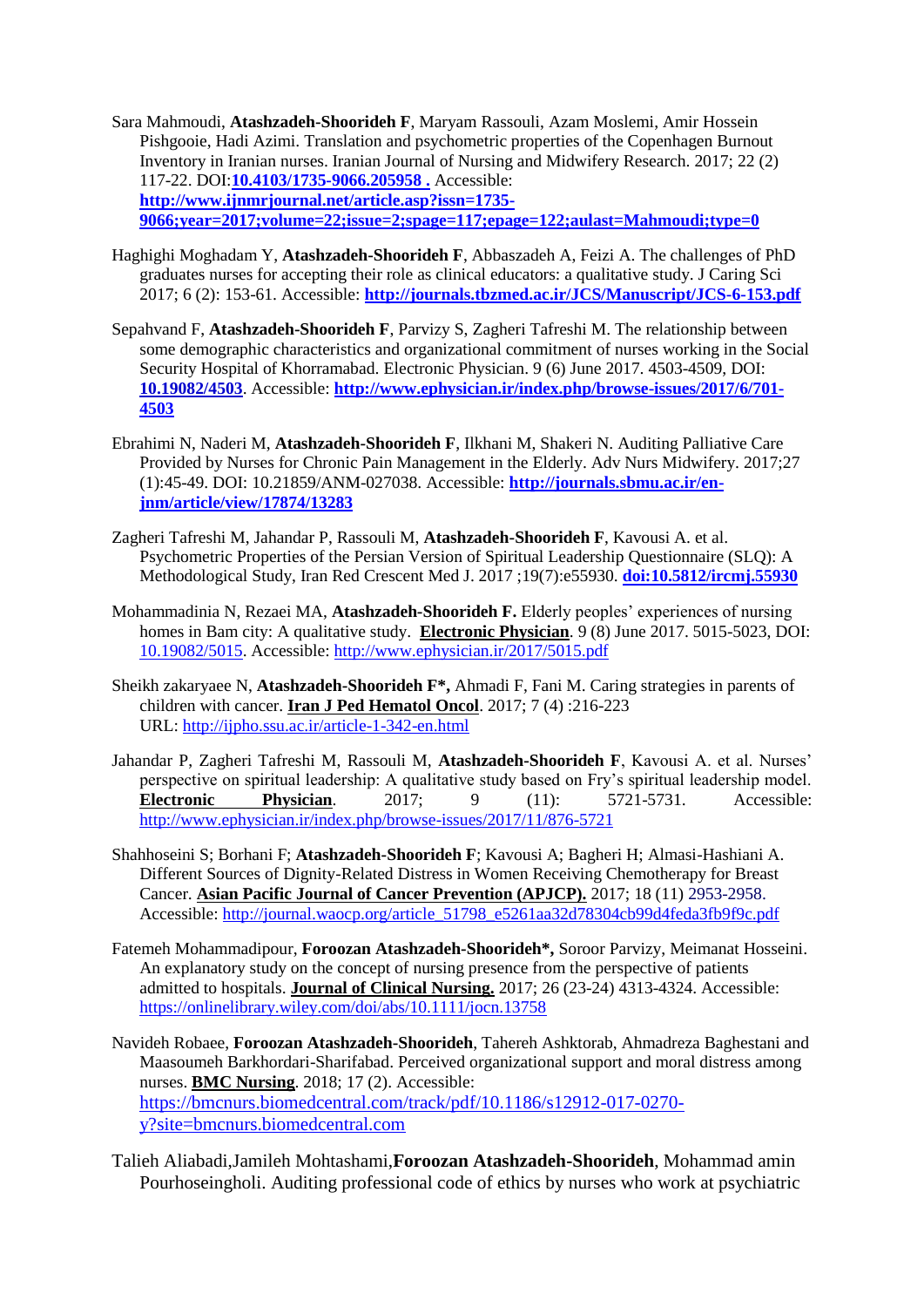wards in university hospitals in Tehran in 2016. **Annals of Tropical Medicine & Public Health-Special**. March 2018; 8: S506-18. Accessible: [http://www.atmph](http://www.atmph-specialissues.org/cms/images/vol%208.pdf)[specialissues.org/cms/images/vol%208.pdf](http://www.atmph-specialissues.org/cms/images/vol%208.pdf)

- Sheikh zakaryaee N, **Atashzadeh-Shoorideh F\***, Ahmadi F, Fani M. Psychological Limbo as a Barrier to Spiritual Care for Parents of Children with Cancer: A Qualitative Study. **Asian Pacific Journal of Cancer Prevention (APJCP).** 2018; 19 (4) 1063-1068. Accessible: [http://journal.waocp.org/article\\_57790.html](http://journal.waocp.org/article_57790.html)
- Jahandar P, Zagheri Tafreshi M, Rassouli M, **Atashzadeh-Shoorideh F**. Spiritual Leadership Model as a Paradigm for Nursing Leadership: A Review Article. **Adv Nurs Midwifery**. 2018;27 (3):43-46. DOI: 10.21859/ANM-027031. Accessible: <http://journals.sbmu.ac.ir/en-jnm/article/view/15213>
- **Atashzadeh-Shoorideh F**, Mohtashami J, Pishgooie SAH *et al.* Effectiveness of implementation of "mental health nursing students' clinical competency model" on academic performance of nursing students. **F1000Research** 2018, **7**:1212 (doi: [10.12688/f1000research.14284.1\)](http://dx.doi.org/10.12688/f1000research.14284.1)
- Sattarzadeh-Pashabeig M, **Atashzadeh-Shoorideh F\*,** Sadoughi MM, Khachian A, Zagheri-tafreshi M. Characteristics of shared Governance in Iranian nursing schools: Several souls in one body. **Iranian J Nursing Midwifery Res** 2018; 23 (5):344-51. Accessible: [http://www.ijnmrjournal.net/temp/IranianJNursingMidwiferyRes235344-3661989\\_101019.pdf](http://www.ijnmrjournal.net/temp/IranianJNursingMidwiferyRes235344-3661989_101019.pdf)
- [Lotfi](https://onlinelibrary.wiley.com/action/doSearch?ContribAuthorStored=Lotfi%2C+Zahra) Z, **[Atashzadeh-Shoorideh F\\*](https://onlinelibrary.wiley.com/action/doSearch?ContribAuthorStored=Atashzadeh-Shoorideh%2C+Foroozan)**, [Mohtashami](https://onlinelibrary.wiley.com/action/doSearch?ContribAuthorStored=Atashzadeh-Shoorideh%2C+Foroozan) J[, Nasiri,](https://onlinelibrary.wiley.com/action/doSearch?ContribAuthorStored=Nasiri%2C+Maliheh) M. [Relationship between ethical](https://onlinelibrary.wiley.com/doi/10.1111/jonm.12607)  [leadership and organisational commitment of nurses with perception of patient safety culture.](https://onlinelibrary.wiley.com/doi/10.1111/jonm.12607) **[Journal of Nursing Management](https://onlinelibrary.wiley.com/journal/13652834)**; 26 (6): 726-734. <https://doi.org/10.1111/jonm.12607>
- [Abdoljabbari](http://journal.waocp.org/?_action=article&au=388034&_au=Morteza++Abdoljabbari) M; [Sheikhzakaryaee](http://journal.waocp.org/?_action=article&au=346255&_au=Neda++Sheikhzakaryaee) N; Atashzadeh-Shoorideh F\*. Taking Refuge in Spirituality, a Main Strategy of Parents of Children with Cancer: a Qualitative Study. **Asian Pacific Journal of Cancer Prevention (APJCP).** 2018; 19 (9) 2575-2580. DOI: [10.22034/APJCP.2018.19.9.2575.](http://dx.doi.org/10.22034/APJCP.2018.19.9.2575) Accessible: [http://journal.waocp.org/article\\_63255\\_7215208763e207dbaa8acf6c5631c46f.pdf](http://journal.waocp.org/article_63255_7215208763e207dbaa8acf6c5631c46f.pdf)
- Atashzadeh-Shoorideh F, Sheikh zakaryaee N, Fani M. The barriers and facilitators in providing spiritual care for parents who have children suffering from cancer. **Journal of Family Medicine and Primary Care**. 2018;7 (6):1319-26. DOI: 10.4103/jfmpc.jfmpc\_76\_18. Accessible: [http://www.jfmpc.com/article.asp?issn=2249-](http://www.jfmpc.com/article.asp?issn=2249-4863;year=2018;volume=7;issue=6;spage=1319;epage=1326;aulast=Atashzadeh-Shoorideh;type=0) [4863;year=2018;volume=7;issue=6;spage=1319;epage=1326;aulast=Atashzadeh-](http://www.jfmpc.com/article.asp?issn=2249-4863;year=2018;volume=7;issue=6;spage=1319;epage=1326;aulast=Atashzadeh-Shoorideh;type=0)[Shoorideh;type=0](http://www.jfmpc.com/article.asp?issn=2249-4863;year=2018;volume=7;issue=6;spage=1319;epage=1326;aulast=Atashzadeh-Shoorideh;type=0)
- Pishgooie AH, [Barkhordari-Sharifabad M, Atashzadeh-Shoorideh F\\*, F](https://onlinelibrary.wiley.com/action/doSearch?ContribAuthorStored=Atashzadeh-Shoorideh%2C+Foroozan)alco-Pegueroles A. Ethical conflict among nurses working in the intensive care units. **[Nursing](https://onlinelibrary.wiley.com/journal/13652834) Ethics**. 2018; Online published. <https://journals.sagepub.com/doi/10.1177/0969733018796686>
- Torabi M, Borhani F, Abbaszaeh A, Atashzadeh-Shoorideh F. Experiences of pre-hospital emergency medical personnel in ethical decisionmaking: a qualitative study. **BMC Medical Ethics**. 10 Dec 2018; Online published. [https://bmcmedethics.biomedcentral.com/articles/10.1186/s12910-018-](https://bmcmedethics.biomedcentral.com/articles/10.1186/s12910-018-0334-x) [0334-x](https://bmcmedethics.biomedcentral.com/articles/10.1186/s12910-018-0334-x)
- Atashzadeh-Shoorideh F, Sadoughi MM, Sattarzadeh-Pashabeig M\*, Khachian A, Zagheri-tafreshi M. Factors predisposing to shared governance:a qualitative study. **BMC Nursing.** 2019; 18 (9):1-9. Accessible:<https://doi.org/10.1186/s12912-019-0334-2>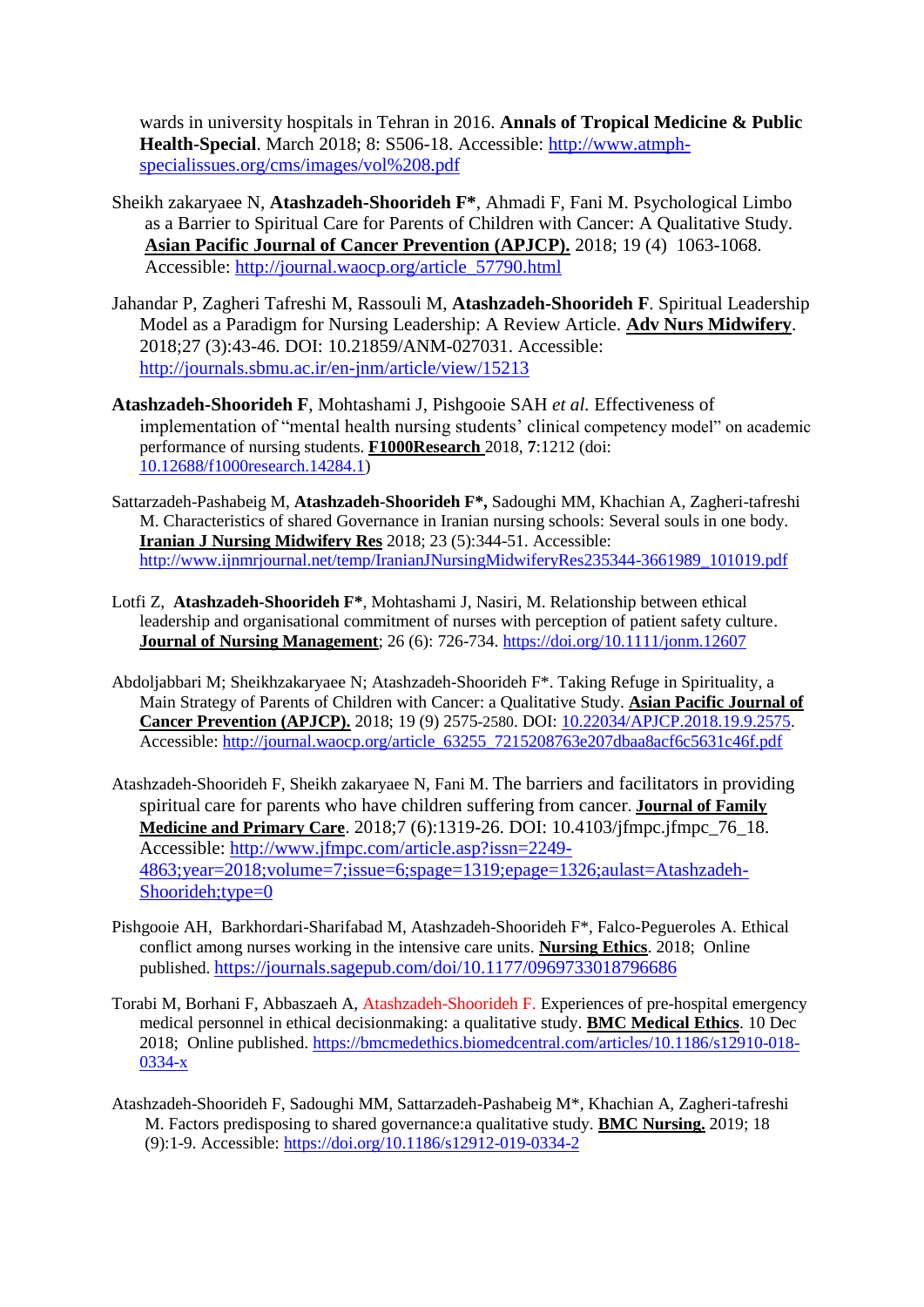- Sepahvand F, Atashzadeh-Shoorideh F\*, Parvizy S, Zagheri-Tafreshi M. Factors Affecting Nurses' Perceived Organizational Commitment: A Qualitative Study. **Bangladesh Journal of Medical Science**. 2019; 18 (2): 303-311. Accessible:<https://doi.org/10.3329/bjms.v18i2.40701>
- Pishgooie AH, [Atashzadeh-Shoorideh F\\*, F](https://onlinelibrary.wiley.com/action/doSearch?ContribAuthorStored=Atashzadeh-Shoorideh%2C+Foroozan)alco-Pegueroles A, Lotfi Z. [Correlation between nursing'](https://onlinelibrary.wiley.com/doi/10.1111/jonm.12607) leadership styles and nurses' job stress and anticipated turnover. **[Journal of Nursing](https://onlinelibrary.wiley.com/journal/13652834)  [Management.](https://onlinelibrary.wiley.com/journal/13652834)** 2019; 2019;27:527–534. [https://doi.org/10.1111/jonm. 12707.](https://doi.org/10.1111/jonm.%2012707) Accessible: <https://authorservices.wiley.com/api/pdf/fullArticle/15917166>
- Beykmirza R, Nikfarid L, Atashzadeh-Shoorideh F, Nasiri M. Nursing adherence to ethical codes in pediatric oncology wards. **Nursing Ethics.** 2019; 26 (3) :924-936. Accessible: <https://doi.org/10.1177/0969733017730683>
- Namdar M, Zagheri Tafreshi M, Atashzadeh-Shoorideh F. Correlation between Spiritual Leadership and Occupational Conflict. 2019, 28 (2): 33-38. Accessible: <http://journals.sbmu.ac.ir/en-jnm/article/view/22459/pdf>
- Haghighinezhad Gh, Atashzadeh-Shoorideh F\*, Ashktorab T, and Mohtashami J.Relationship between perceived organizational justice and moral distress in intensive care unit nurses. **Nursing Ethics.** Online published on 28.7.2017. March 2019; 26 (2): 460-70. Accessible: <https://journals.sagepub.com/doi/full/10.1177/0969733017712082>
- Torabi M, Borhani F, Abbaszaeh A, Atashzadeh-Shoorideh F. Ethical decision-making based on field assessment: The experiences of prehospital personnel. **Nursing Ethics.** 2019; 26 (4): 1075–1086. Accessible: <https://journals.sagepub.com/doi/full/10.1177/0969733017736925>
- Torabi M, Borhani F, Abbaszaeh A, Atashzadeh-Shoorideh F. Bariers to ethical decisionmaking for pre-hospital care professionals. **Nursing Ethics**. 6. 11. 2019; Online published. <https://journals.sagepub.com/doi/abs/10.1177/0969733019848044?journalCode=neja>

# **Published Papers in Persian with English abstract**

- Momeni KHM, Akbari M, **Atashzadeh-Shoorideh F** (2010). Th[e Relationship between resilience](http://en.journals.sid.ir/ViewPaper.aspx?ID=187731)  [and burnout of nurses.](http://en.journals.sid.ir/ViewPaper.aspx?ID=187731) Teb va Tazkiyeh; Fall & Winter;74-75:29-37.
- **Atashzadeh-Shoorideh F**, Hassani P (2011). Action research: A way to improving quality nursing practice. Iranian Journal of Nursing Research; 6 (21):48-58.
- **Atashzadeh-Shoorideh F**, Ashktorab T, Yaghmaee F. (2011). Factors Influencing Implementation of Nursing Process by Nurses: A Qualitative Study . Knowledge & Health 2011; 6 (3):16-23. Accessible: **http://knh.shmu.ac.ir/index.php/site/article/view/102/82**
- **Atashzadeh-Shoorideh F**, Ashktorab T, Yaghmaee F (2012). Responses of ICU Nurses to Moral Distress: A qualitative Study. Iranian Journal of Critical Care Nursing, Volume 4, Issue 4, Pages: 159 – 168. Accessible: **[http://www.inhc.ir/browse.php?a\\_id=348&slc\\_lang=en&sid=1...1](http://www.inhc.ir/browse.php?a_id=348&slc_lang=en&sid=1...1)**
- **Atashzadeh-Shoorideh F**, Ashktorab T, Yaghmaee F (2011). The experience of moral distress in ICU nurses: A qualitative study .Medical Daneshvar 19(95). 1-15.
- Pishgooie AH, **Atashzadeh-Shoorideh F** (corresponding author), Barbaz AH, Zareiyan A (2012). Comparison of Three Instructional Methods for Drug Calculation Skill in Nursing Critical Care Courses: Lecturing, Problem Solving, and Computer-Assisted Self-Learning Iranian Journal of Medical Education. 12(6):420-429.
- Farahani Borzabadi Z, Joodaki M, Ashktorab T, Zaeri F, **Atashzadeh-Shoorideh F** (2012). Comparison of mechanically ventilated patients with three types of communication. Journal of Shahid Beheshti School of Nursing & Midwifery. 22(77):46-51.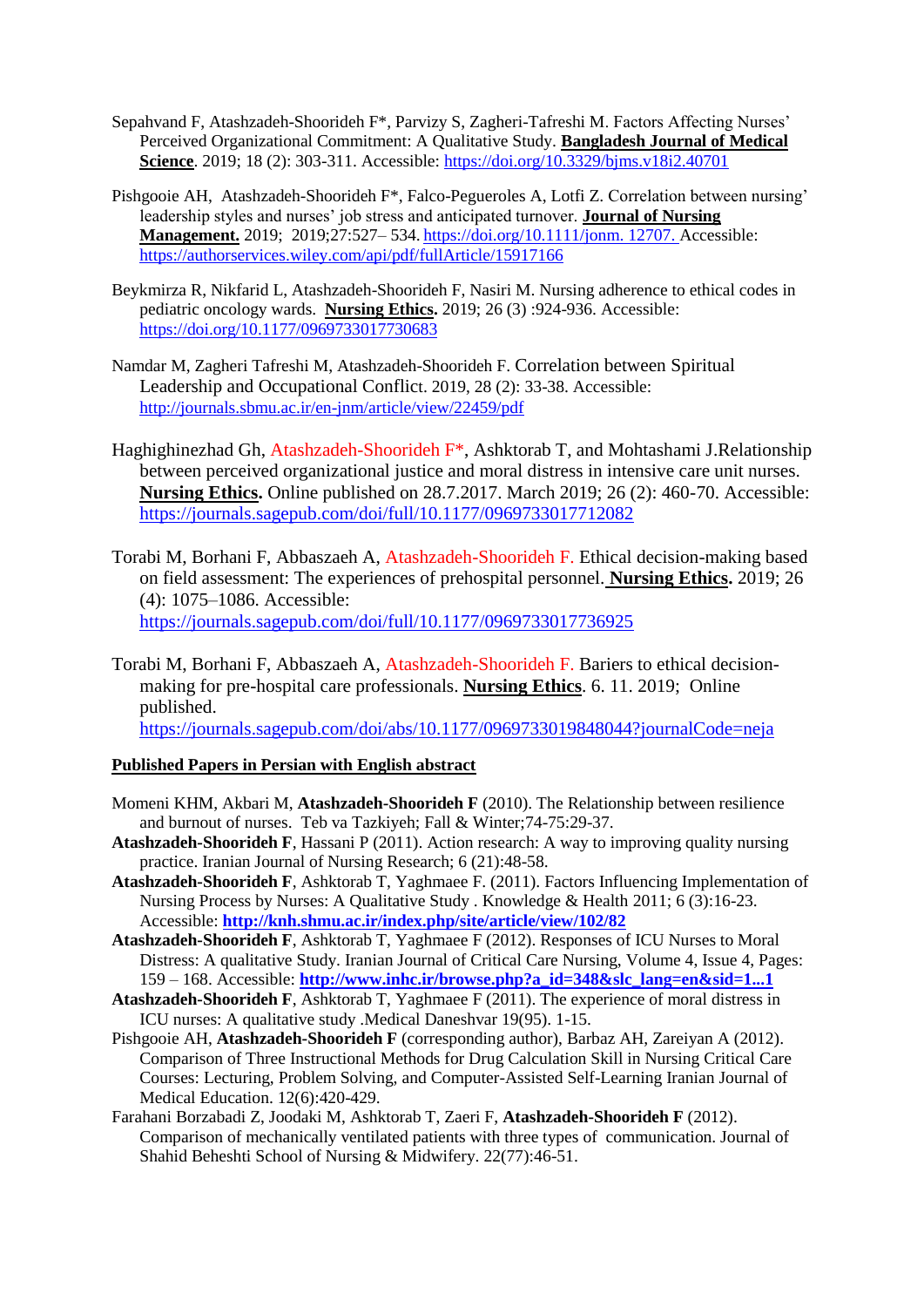- **Atashzadeh-Shoorideh F**, Pazargadi M, Zagheri Tafreshi M. The Concept of Nursing Care Quality from the Perspective of Stakeholders: A Phenomenological Study. Journal of Qualitative Research in Health Sciences 2012; 1(3): 214-228
- **Atashzadeh-Shoorideh F**, Ashktorab T, Yaghmaei F, Alavimajd H (2013). Association of ICU Nurses' Demographic Characteristics with the Moral Distress and their Decision to Give Up their Work. IJME 5(7):59-70.
- **Atashzadeh-Shoorideh F** (corresponding author), Esmaeelzadeh S, Zagheri Tafreshi M, Alavi Majd H, Abed Saeedi Z (2012).Survey of Comparative Frequency, Severity and Level of Conflict in ICU Nurses in Academic and Non-Academic Hospitals in Yazd City. Journal of Shahid Beheshti School of Nursing & Midwifery.22 (97):9-16.
- **Atashzadeh-Shoorideh F**, Abed Saeedi Z, Heidari M (2013). Data Gateration in Historical Research. Teb va Tazkiyeh; Spring 22(1):51-60, 83.
- Atashzadeh-Shoorideh F (corresponding author), Heidarizadeh Kh (2013). Survey of the Observation of Accreditation Standards of Disaster Management at Military Hospitals in Tehran. Nurse and Physician within War 21(22):5-10.
- Nabizadeh Gharghozar Z, **Atashzadeh-Shoorideh F**, Khazaei N, Alavi-Majd H (2013). Assessing Organizational Commitment in the Clinical Nurses. Quarterly Journal of Nursing Management  $2(2):41-48$ . Accessible: [http://www.ijnv.ir/browse.php?a\\_code=A-10-347-1&slc\\_lang=fa&sid=1](http://www.ijnv.ir/browse.php?a_code=A-10-347-1&slc_lang=fa&sid=1)
- **Atashzadeh-Shoorideh F**, Rasouli M, Zagheri Tafreshi M (2014). Nurses' Turnover Process: A Qualitative Research. Journal of Qualitative Research in Health Sciences 3 (1): 62-79. Accessible: [http://jqr.kmu.ac.ir/browse.php?a\\_code=A-10-140-2&slc\\_lang=fa&sid=1](http://jqr.kmu.ac.ir/browse.php?a_code=A-10-140-2&slc_lang=fa&sid=1)
- Nabizadeh Gharghozar Z, Atashzadeh-Shoorideh F (corresponding author), Khazaei N, Alavi-Majd H (2013) Correlation Demographic Characteristics with Organizational Commitment in Nurses Who work at Educational Hospitals Affiliated Isfahan Medical Sciences University, Journal of Research Development in Nursing & Midwifery,11(1):32-38. Accessible: [http://www.goums.ac.ir/jgbfnm/browse.php?a\\_code=A-10-1-30&slc\\_lang=fa&sid=1](http://www.goums.ac.ir/jgbfnm/browse.php?a_code=A-10-1-30&slc_lang=fa&sid=1)
- Nabizadeh Gharghozar Z, **Atashzadeh-Shoorideh F** (corresponding author), Khazaei N, Alavi-Majd H, Hashemi M (2014) Does the managers' delegation in the view of nurses affect the job satisfaction of nurses? The Journal of Urmia Nursing and Midwifery Faculty, Vol 12(5), 340-347. Accessible: [http://unmf.umsu.ac.ir/browse.php?a\\_id=1328&slc\\_lang=fa&sid=1&ftxt=1](http://unmf.umsu.ac.ir/browse.php?a_id=1328&slc_lang=fa&sid=1&ftxt=1)
- Najafi Anari H, Rasouli M, **Atashzadeh-Shoorideh F,** Namdari M (2013) Auditing of nursing cares regarding the feeding of premature infants. Nursing Management, 2(4):29-37. Accessible: [http://www.ijnv.ir/files/site1/user\\_files\\_c0a1fc/hamidnicu-A-10-419-1-4434676.pdf](http://www.ijnv.ir/files/site1/user_files_c0a1fc/hamidnicu-A-10-419-1-4434676.pdf)
- **Atashzadeh-Shoorideh F**, Ashktorab T, Yaghmaei F, Alavimajd H (2015) Religious responses of ICU nurses to moral distress: A qualitative study. Journal of research in Religion and Health. 1 (1) 3-13. Accessible: <http://journals.sbmu.ac.ir/jrrh/article/view/6941/6157>
- **Atashzadeh-Shoorideh F** (corresponding author), Afshar A, Naderi M, Alavi Majd H (2015) Correlation of head nurses leadership style from nurses' perspective and nurses' job stress. Journal of Health Promotion Management. 4 (1) 72-80. Accessible: [http://jhpm.ir/browse.php?a\\_code=A-10-42-1&slc\\_lang=fa&sid=1](http://jhpm.ir/browse.php?a_code=A-10-42-1&slc_lang=fa&sid=1)
- Sadeghzadeh Nasseri M, Ashktorab T, **Atashzadeh-Shoorideh F**, Alavi Majd H. Assessment of burnout rate and related factors in selected wards nurses Hospitals affiliated with Fasa and Jahrom Universities of Medical Sciences & Health Servies in 2014. Journal of Shahid Beheshti School of Nursing & Midwifery. 24 (85) 53-60. Accessible: <http://journals.sbmu.ac.ir/index.php/jnm/article/view/8317>
- Khaniyan H, Hosseini M, **Atashzadeh-Shoorideh F**, Chaibakhsh S. Understanding exercise behavior among Tehran adolescent girls according to Stage of Change Model. Journal of Shahid Beheshti School of Nursing & Midwifery. 24 (85) 11-20. Accessible: <http://journals.sbmu.ac.ir/index.php/jnm/article/view/8218/6546>
- Behbodi M, **Atashzadeh-Shoorideh F**, (corresponding author), Nourian M, Jambarsang S, Mohtashami J. (2015) The effect of aerobis exercise (stretching exercise) on the fatigue severity of nurses in NICU. The Journal of Urmia Nursing and Midwifery Faculty. 12 (12) 1110-1118. Accessible: [http://unmf.umsu.ac.ir/browse.php?a\\_id=2049&slc\\_lang=fa&sid=1&ftxt=1](http://unmf.umsu.ac.ir/browse.php?a_id=2049&slc_lang=fa&sid=1&ftxt=1)
- Poshtchaman Z, Jadid Milani M, **Atashzadeh-Shoorideh F**, Akbarzadeh Bagheban A(2014) The effect of two ways of using the phone and SMS follow-up care on treatment adherence in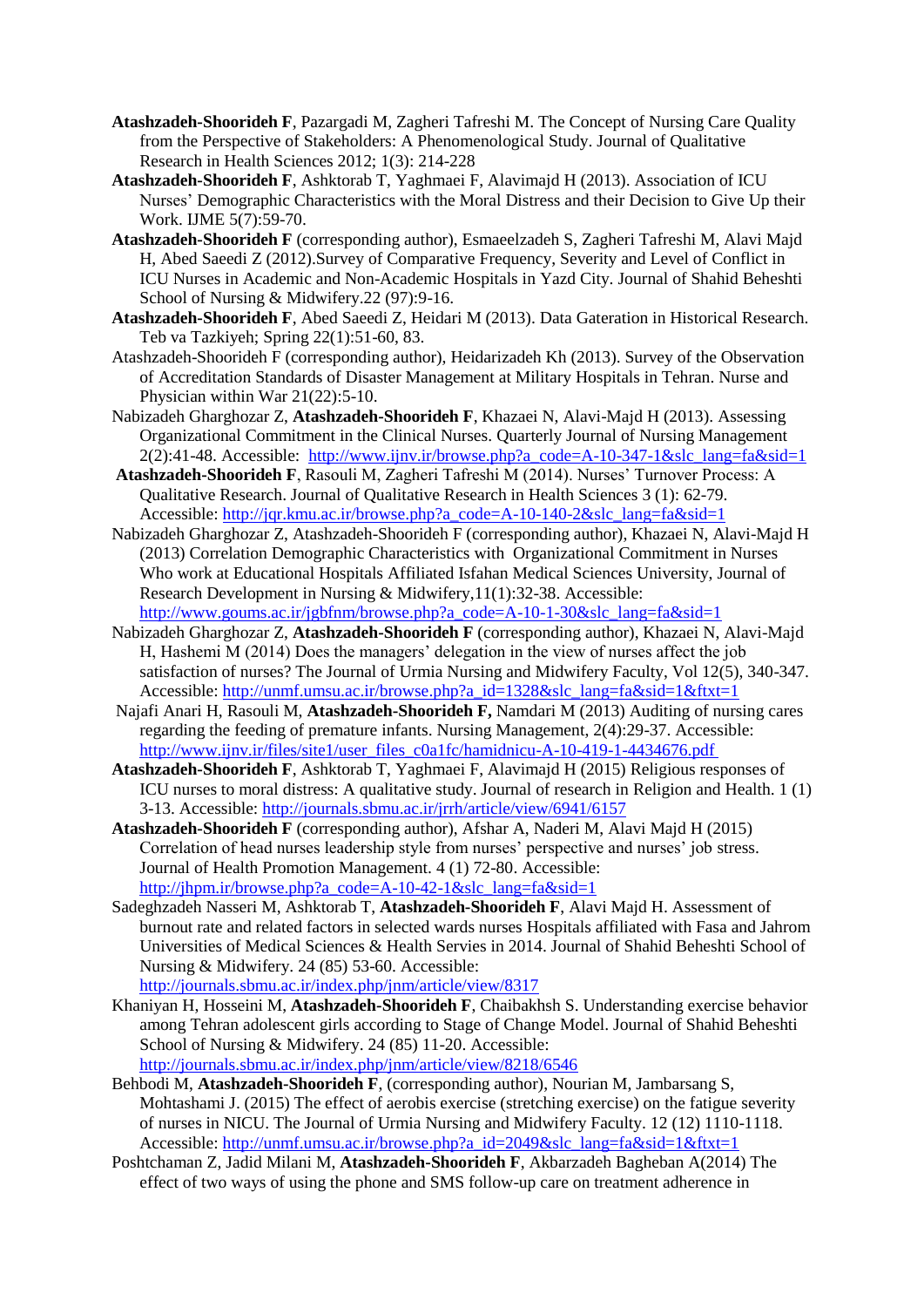Coronary Artery Bypass Graft patients. Cardiovascular Nursing Journal. 3 (2) 6-14. Accessible: [http://journal.icns.org.ir/browse.php?a\\_id=192&slc\\_lang=fa&sid=1&ftxt=1](http://journal.icns.org.ir/browse.php?a_id=192&slc_lang=fa&sid=1&ftxt=1)

- Mosazade Sari Z, Maleki M, **Atashzadeh-Shoorideh F** (corresponding author), Mehrabi Y (2015) The level of observing standard tracheostomy care and some barriers from perspective of nurses. Medical - Surgical Nursing Journal. 4(1): 39-46. Accessible: [http://www.ijmsn.ir/browse.php?a\\_id=318&sid=1&slc\\_lang=fa](http://www.ijmsn.ir/browse.php?a_id=318&sid=1&slc_lang=fa)
- Maleki M, Ashktorab T, **Atashzadeh-Shoorideh F**, Esmaieli SM (2015) Nursing concept in Islamic literature. Medical Ethics Journal. 32 (9) 87-119. Accessible: <http://journals.sbmu.ac.ir/me/article/view/9501/7355>
- Omidi K, **Atashzadeh-Shoorideh F** (corresponding author), Shirinabadi-Farahani A, Pahlevanzade B, Khanali-Mojen L. The conformity rate of nursing care during newborn admission with the standards in Neonatal Intensive Care Unit. Medical - Surgical Nursing Journal 2015; 4(2): 24-32. Accessible:

[http://www.ijmsn.ir/browse.php?cur=1&sid=1&slc\\_lang=fa](http://www.ijmsn.ir/browse.php?cur=1&sid=1&slc_lang=fa)

Mahdaviseresht R, **Atashzadeh-Shoorideh F**, Borhani F, Baghestani H. Correlation between moral sensitivity and moral courage in nurses of selected hospitals affiliated to Tabriz University of Medical Sciences in 2014. IJME. 2015; 8 (3):27-39. Accessible:

http://ijme.tums.ac.ir/browse.php?a\_id=5548&sid=1&slc\_lang=fa

- Rostami M, Zaghari Tafreshi M, **Atashzadeh-Shoorideh F**, Alavi Majd H. Comparison of managers and employees's views about the effects of clinical governance on patient safety. Journal of Shahid Beheshti School of Nursing & Midwifery. 2015; 25 (88): 51-56. Accessible: <http://journals.sbmu.ac.ir/en-jnm/article/view/9818>
- Zahra Poshtchaman, Maryam Jadid Milani, **Atashzadeh-Shoorideh F**, Alireza Akbarzadeh Bagheban (2014) Assessing patient adherence to treatment after coronary artery bypass graft. Biomonthly Journal of Sabzevar University of Medical Sciences, 22 (4): September & October 2015. 668-645. Accessible:<http://jsums.medsab.ac.ir/>
- poladi F, **Atashzadeh-Shoorideh F**, Abaaszade A, moslemi A. The correlation between moral distress and burnout in nurses working in educational hospitals of Shahid Beheshti University of Medical Sciences during 2013. ijme. 2015; 8 (4) :37-45. Accessible: http://ijme.tums.ac.ir/browse.php?a\_id=5568&sid=1&slc\_lang=fa
- **Atashzadeh-Shoorideh F**, Zagheri Tafreshi M, Heidari Khayat N, Sheikh Milani A, Gilasi H R, Sabery M. The viewpoints of undergraduate nursing students about the importance of caring behaviors at the beginning, middle, and end of their nursing education. hayat. 2015; 21 (3) :63-73 UR[L http://hayat.tums.ac.ir/browse.php?a\\_code=A-10-1-28&slc\\_lang=fa&sid=1](http://hayat.tums.ac.ir/browse.php?a_code=A-10-1-28&slc_lang=fa&sid=1)
- Niroumand-Zandi K, Atashrazm Jirandeh T, **Atashzadeh-Shoorideh F**, Hoseinabadi-farahani M, Talebi E, Bolourchifard F. Relationship between Socio familial support with satisfaction of body image in patients with burn.. IJPN. 2016; 3 (4) :1-9 UR[L http://www.ijpn.ir/browse.php?a\\_code=A-10-1-72&slc\\_lang=fa&sid=1](http://www.ijpn.ir/browse.php?a_code=A-10-1-72&slc_lang=fa&sid=1)
- Sheikhzakaryaie N, **Atashzadeh-Shoorideh F**, [The relationship between professional ethics and](http://journals.sbmu.ac.ir/en-jnm/article/view/11965)  [organizational commitment of faculty members in Kurdistan University of Medical Sciences.](http://journals.sbmu.ac.ir/en-jnm/article/view/11965) Journal of Shahid Beheshti School of Nursing & Midwifery. 2016; 25 (91): 21-30. Accessible: [http://journals.sbmu.ac.ir/en-jnm/article/view/11965/9068.](http://journals.sbmu.ac.ir/en-jnm/article/view/11965/9068)
- Jahandar F, Mohtashami J, **Atashzadeh-Shoorideh F**, Pishgooie S A H. Effectiveness of the negotiating style on ICU nurses' moral conflict in selected hospitals of Guilan University of Medical Sciences. ijme. 2016; 9 (1) :37-49. Accessible: [http://ijme.tums.ac.ir/browse.php?a\\_id=5673&sid=1&slc\\_lang=fa](http://ijme.tums.ac.ir/browse.php?a_id=5673&sid=1&slc_lang=fa)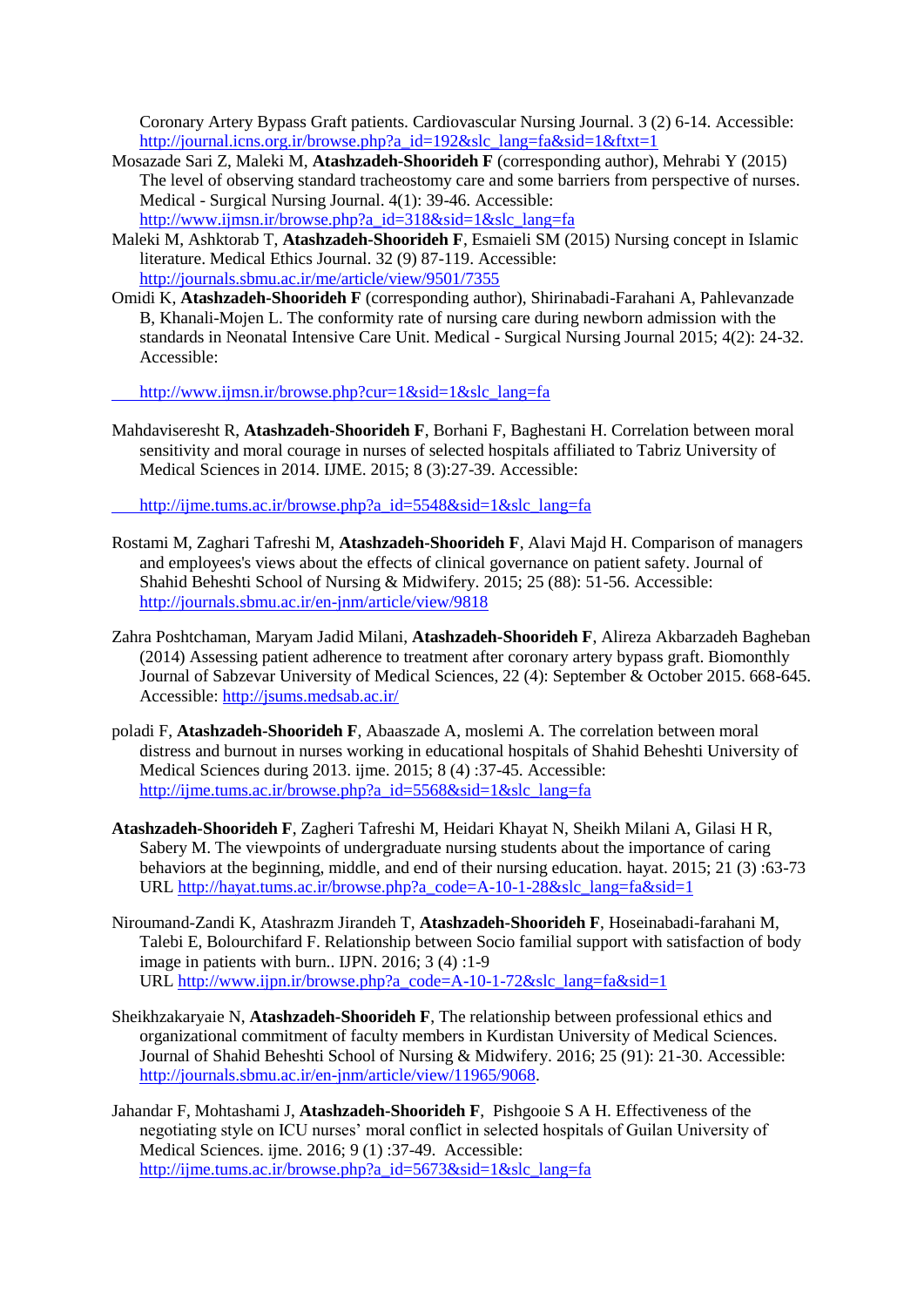- Manouchehri H, Imani E, **Atashzadeh-Shoorideh F**, Alavi-Majd H. Nursing students' experiences of work while studying: a qualitative study. IJNR. 2016; 11 (2) :32-42. Accessible: [http://www.ijnr.ir/browse.php?a\\_code=A-10-1-236&slc\\_lang=fa&sid=1](http://www.ijnr.ir/browse.php?a_code=A-10-1-236&slc_lang=fa&sid=1)
- Rostami Nouri F, **Atashzadeh-Shoorideh F**, Niroomand Zandi K, Kavousi A, Maleki M. The Conformity Rate of the Principles of Catheterization Nursing Care in Women with the Standards in Selected Hospital of Qom University of Medical Sciences, 2015, Iran. Qom Univ Med Sci J . 2016; 10 (5) :64-74. Accessible:<http://journal.muq.ac.ir/article-1-1023-fa.html>
- Fani M, Esmaeili M, Abdoljabbari M, **Atashzadeh-Shoorideh F**, Karamkhani M. Spiritual health in an Spiritual-growing social context from Nahj al -Balagha perspective. Journal of Reaserch on Religion & Health. 2016; 2 (4) 55-62. Accessible: [http://journals.sbmu.ac.ir/jrrh/article/view/14202/11262.](http://journals.sbmu.ac.ir/jrrh/article/view/14202/11262)
- **Atashzadeh-Shoorideh F**, Karamkhani M, Shokri Khubestani M, Fani M, Abdoljabbari M. Searching the concept of spiritual well-being and the indices of healthy individuals in different religions and creeds. Journal of Reaserch on Religion & Health. 2016; 2 (4) 63-71. Accessible: [http://journals.sbmu.ac.ir/jrrh/article/view/14204/11263.](http://journals.sbmu.ac.ir/jrrh/article/view/14204/11263)
- **Atashzadeh-Shoorideh F**, Imani E, Zagheri Tafreshi M. Reviewing knowledge management and its significance in nursing practice. Journal of Development Strategies in Medical Education. 2016; 3(1) 21-34. Accessible: [http://dsme.hums.ac.ir/browse.php?a\\_id=103&sid=1&slc\\_lang=fa.](http://dsme.hums.ac.ir/browse.php?a_id=103&sid=1&slc_lang=fa)
- **Atashzadeh-Shoorideh F**, Abdoljabbari M, Karamkhani M, Shokri Khubestani M, Pishgooie S.A.H. The relationship between Nurses' spiritual health and their caring behaviors. J Res Relig Health.2017;3 (1): 5-15. Accessible:<http://journals.sbmu.ac.ir/jrrh/article/view/11648/11482> .
- Hasanshiri F, Moosavi S, **Atashzadeh-Shoorideh F**. Self-care Programs in Diabetic Patients: Quality of Methodological Report in Randomized Controlled Trials Published in Iranian Journals between 2010-2016. Iranian Journal of Endocrinology and Metabolism. 2017; 18 (6) :446-454 Accessible:<http://ijem.sbmu.ac.ir/article-1-2121-fa.html>
- Borhani F, **Atashzadeh-Shoorideh F**, Pour Hossein Gholi MA, Maani S. The Correlation between Ethical Climate and Job Satisfaction of the Nurses in Shahid Beheshti University of Medical Sciences. Med Ethics J 2017; 10(38): 51-58. Accessible[: http://journals.sbmu.ac.ir/en](http://journals.sbmu.ac.ir/en-me/article/view/15886)[me/article/view/15886](http://journals.sbmu.ac.ir/en-me/article/view/15886)
- Manouchehri H, Imani E, **Atashzadeh-Shoorideh F**, Alavi Majd H. Challenges of work during studying from the perspective of nurses: A qualitative study with content analysis approach. koomesh. 2017; 19 (2) :294-308. Accessible: [http://koomeshjournal.semums.ac.ir/browse.php?a\\_id=3155&sid=1&slc\\_lang=en](http://koomeshjournal.semums.ac.ir/browse.php?a_id=3155&sid=1&slc_lang=en)
- karimian S, **Atashzadeh-shoorideh F**, Moosavi S, Ilkhani M, Naderiravesh N, Salmany F. Survey of Comparing Discharge Time Nursing Education with the Education Standards of Diabetes Type 2 Patients in Hospitals Affiliated in Yazd University of Medical Sciences in 2015. Iranian Journal of Endocrinology and Metabolism. 2017; 19 (2) :84-90. Accessible: [https://ijem.sbmu.ac.ir/browse.php?a\\_id=2133&sid=1&slc\\_lang=fa](https://ijem.sbmu.ac.ir/browse.php?a_id=2133&sid=1&slc_lang=fa)
- Atashzadeh-Shoorideh H, Arshi S, **Atashzadeh-Shoorideh F**. The Effect of Family-centered Empowerment Model on the Life Style, Self-efficacy and HbA1C of Diabetic Patients. Iranian Journal of Endocrinology and Metabolism. 2017; 19 (4) :244-251 URL:<https://ijem.sbmu.ac.ir/article-1-2258-fa.html>
- Fani M, Abdoljabbari M, **Atashzadeh-Shoorideh F**, Karamkhani M. A study of the criteria for identifying healthy humans and healthy relationships from the perspective of religious texts. J Res Relig Health. 2018; 4(1): 104- 117. URL:<http://journals.sbmu.ac.ir/jrrh/article/view/13417>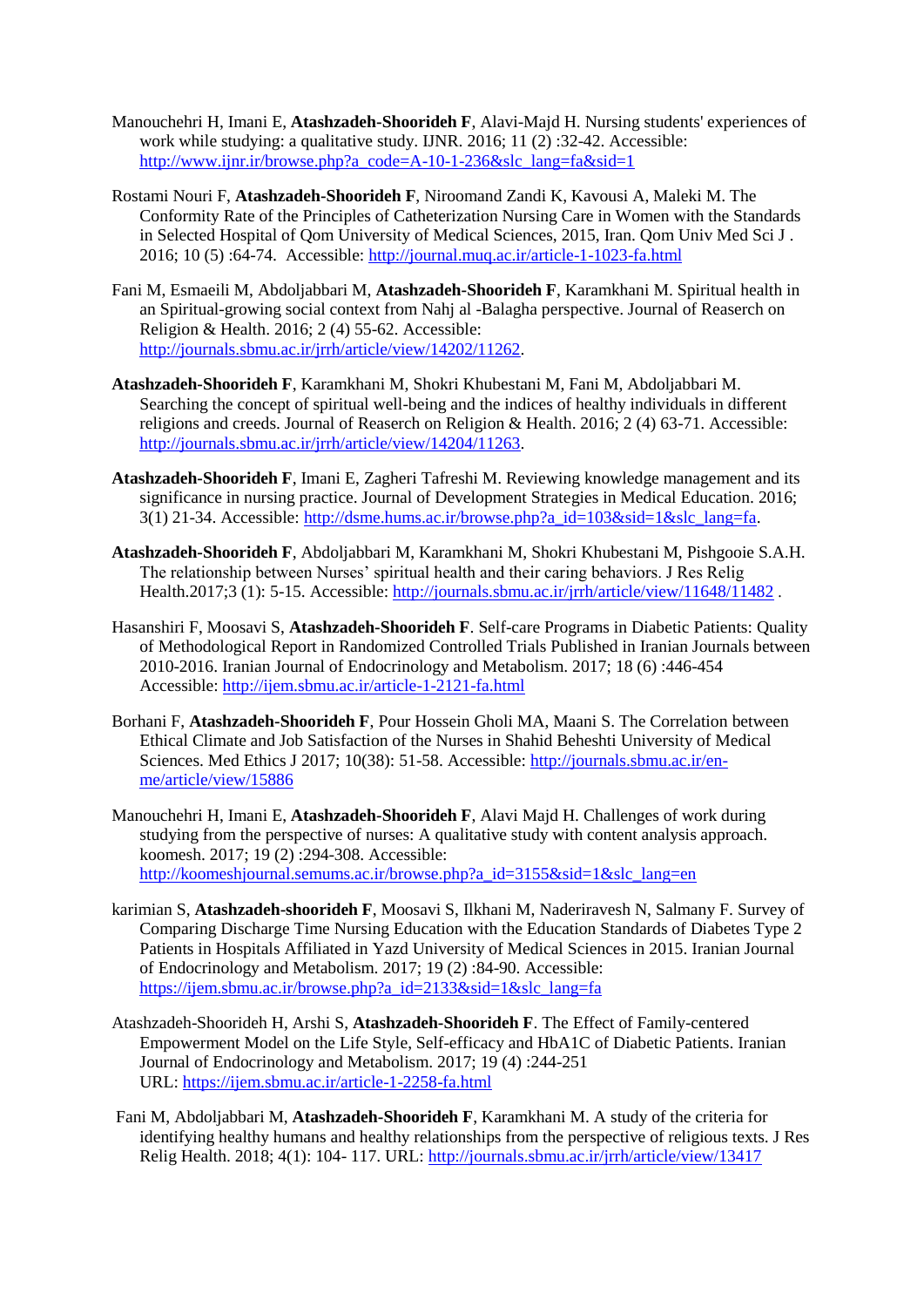- Manoochehri H, Shahab Lavasani F, **Atashzadeh-Shoorideh F**, Akbarzadeh Baghban A. Relationship between leadership style and perceived organizational justice. Quarterly Journal of Nursing Management. 2017; 6 (1) 62-71. URL: [https://ijnv.ir/browse.php?a\\_id=394&slc\\_lang=fa&sid=1&printcase=1&hbnr=1&hmb=1](https://ijnv.ir/browse.php?a_id=394&slc_lang=fa&sid=1&printcase=1&hbnr=1&hmb=1)
- Pishgooie A H, Zare Shorakie H, Zareiyan A, **Atashzadeh-Shoorideh F**, Forghani M. Evaluation of Quality of Life and Its Effective Factors in Military Patients and Relatives with Coronary Artery Disease in Tehran, Iran, 2016– A Cross Sectional Study. J Mil Med. 2018; 20 (2) :212-221. URL: <https://militarymedj.ir/article-1-1805-fa.html>
- Manoochehri H, Imani E, Atashzadeh-Shoorideh F, Alavi-Majd H. Students' work Yes or No: night work nurses' experiences. JNE. 2018; 7 (2): 61-70. URL: <http://jne.ir/article-1-895-fa.html>
- Manoochehri H, Imani E, Atashzadeh-Shoorideh F, Alavi-Majd H. Students' work Yes or No: night work nurses' experiences. 3 JNE. 2018; 7 (2): 25-34 . URL:<http://jne.ir/article-1-895-fa.html>
- Rahmati R, Pishgooie SAH, Zareiyan A, Atashzadeh-Shoorideh F. Turnover Intention of Nurses Working in the Selected Military Hospitals in Tehran. MCS. 2019; 5 (3) :182-191. URL: <http://mcs.ajaums.ac.ir/article-1-204-fa.html>
- Manoochehri H, imani E, Atashzadeh-Shoorideh F, Alavi Majd H. Work during studying in nursing students: Review of literatures . DSME. 2019; 6 (1) :60-73. URL: [http://dsme.hums.ac.ir/article-](http://dsme.hums.ac.ir/article-1-192-fa.html)[1-192-fa.html](http://dsme.hums.ac.ir/article-1-192-fa.html)

#### **Presentations/Posters**

- **Foroozan Aatshzadeh-Shoorideh**. Effect of Pelvic floor exercises with biofeedback for stress urinary incontinence. EAU 1st Eastern Mediterranean Meeting. Gloria Convention Centre, Antalya, Turkey.19-20 October 2007.
- **Foroozan Aatshzadeh-Shoorideh**. Comparative Study of pain following intramuscular injections by Z routine methods.11<sup>th</sup> international Nursing Research Conference. Madrid, Spain. 14-16 November 2007 .
- **Foroozan Aatshzadeh-Shoorideh**. Effect of Massage & Aromatherapy on MS related pain in Mazandaran MS Association in Sari (Iran). 19<sup>th</sup> international nursing resaerch congress focusing on evidence based practice in singapore. July 2008.
- **Foroozan Aatshzadeh-Shoorideh**. The experience of oral distress in ICU nurses: A qualitative study. 1<sup>st</sup> Global Congress for Qualitative Health Research. Seoul, Korea. June 23-25, 2011.
- **Foroozan Aatshzadeh-Shoorideh.** Quantum Leadership: Management of the 21<sup>st</sup> century. First International Conference on Research in Behavioral and Social Science. Istanbul Turkey.  $27<sup>th</sup>$  July 2015.
- **Foroozan Aatshzadeh-Shoorideh**. "Assess levels of ethical conflict among Persian nurses: psychometric properties of the Ethical Conflict in Nursing Questionnaire – Critical Care Version in Farsi language". Barcellona Spain, 27 May- 1 June.

**Foroozan Aatshzadeh-Shoorideh**. The Effect of Stress Management Training on coping strategies of Nurses in the Emergency Department of Educational Hospitals Affiliated of Tehran Medical Sciences Universities. The  $5<sup>th</sup>$  Iranian Congress of Emergency Medicine, 2010, Tehran, Iran.

**Foroozan Aatshzadeh-Shoorideh**. The quality of nursing care from the viewpoint of stakeholders. Thirty-fifth Annual Scientific Congress of Iranian Society of Surgeons. 2011, Tehran, Iran.

Foroozan Aatshzadeh-Shoorideh. Experiences of Nurses' Moral Stress: A Qualitative Study. 6<sup>th</sup> Iranian Congress of Emergency Medicine, 2011, Tehran, Iran.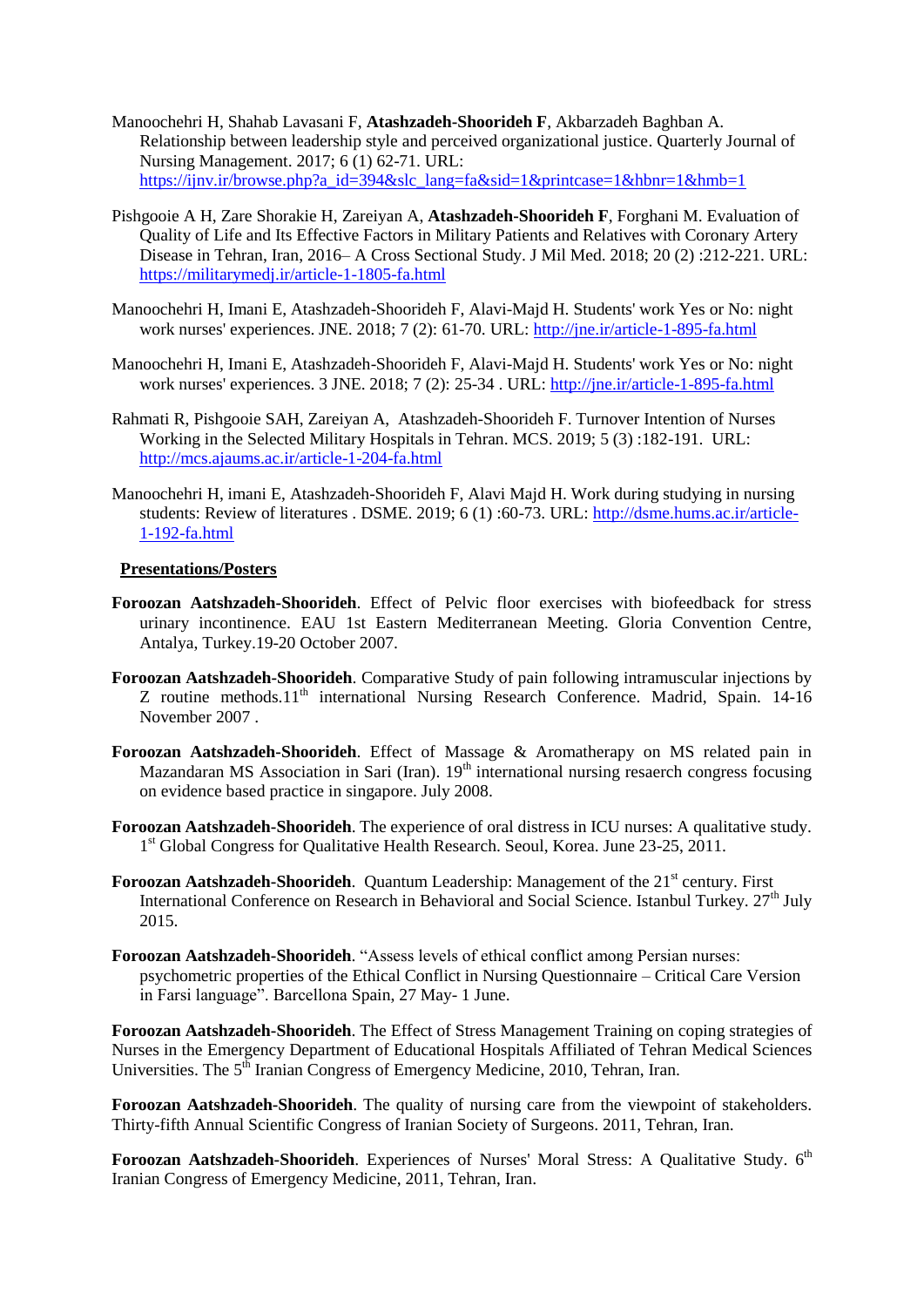**Foroozan Aatshzadeh-Shoorideh**. Spirituality response of ICU Nurses' to Moral Stress: A Qualitative Study. Quran Scholars and Medicine congress, 2012, Semnan, Iran.

**Foroozan Aatshzadeh-Shoorideh**. Religious Beliefs of ICU Nurses in Response to Moral Stress: A Qualitative Study. Quran Scholars and Medicine congress, 2012, Rafsanjan, Iran.

**Foroozan Aatshzadeh-Shoorideh**. Physical Responses of ICU Nurses to Moral Stress: A Qualitative Study. Thirty-Sixth Annual Scientific Congress of Iranian Society of Surgeons. 2012, Tehran, Iran.

**Foroozan Aatshzadeh-Shoorideh**. Ethical problems observed by nursing students in urologic wards.  $15<sup>th</sup>$  Congress of Iranian Urological Association (6<sup>th</sup> Urologic nursing congress). 10-13 May 2012. Tehran, Iran.

**Foroozan Aatshzadeh-Shoorideh**. Relationship between demographic characteristics with moral distress and the intention to leave ICU nurses. Fifth National Nursing, Midwifery and Research Seminar. 2012, Gorgan, Iran.

Foroozan Aatshzadeh-Shoorideh. Quality of nursing care in crisis. 7<sup>th</sup> Iranian Congress of Emergency Medicine, 2012, Tehran, Iran.

**Foroozan Aatshzadeh-Shoorideh**. A Survey of compliance with accreditation Standards in Disaster Management in Tehran Military Hospitals in 2012. Nursing and Crisis Management Conference, 2013, Tehran, Iran.

**Foroozan Aatshzadeh-Shoorideh**. Survey of Comparative Frequency, Severity and Level of Conflict in ICU nurses in Academic and Non- Academic hospitals in Yazd. Thirty-Sixth Annual Scientific Congress of Iranian Society of Surgeons. 2013, Tehran, Iran.

**Foroozan Aatshzadeh-Shoorideh.** Designing and Psychometric of ICU Nurses' Moral distress Scale. First National Congress of Professional Ethics in Nursing. 2013, Tehran, Iran.

**Foroozan Aatshzadeh-Shoorideh.** Criteria and discharge outcomes. Sixth International Congress of Pulmonary Diseases, ICU and Tuberculosis, 2013, Tehran, Iran.

Foroozan Aatshzadeh-Shoorideh. Professional Conflict and Strategies of Conflict Management. 17<sup>th</sup> Congress of Iranian Urological Association ( $8<sup>th</sup>$  Urologic nursing congress) 29 April-2 May 2014. Tehran, Iran.

Foroozan Aatshzadeh-Shoorideh. Correlation between job satisfaction and creativity of nurses. 38<sup>th</sup> Annual Scientific Congress of Iranian Society of Surgeons. 2014, Tehran, Iran.

**Foroozan Aatshzadeh-Shoorideh.** Correlation of ICU Nurses' Moral distress with burnout. Second National Congress of Professional Ethics in Nursing. 2014, Tehran, Iran.

**Foroozan Aatshzadeh-Shoorideh.** Correlation of ICU Nurses' Moral distress with burnout and turnover. The first congress of ethics and culture in the health system. 2014, Tehran, Iran.

**Foroozan Aatshzadeh-Shoorideh.** A Survey of compliance of discharge education with standards in coronary angiography patients.  $39<sup>th</sup>$  Annual Scientific Congress of Iranian Society of Surgeons. 2015, Tehran, Iran.

**Foroozan Aatshzadeh-Shoorideh**. The conformity rate of catheterization nursing care in women with the standards.  $18<sup>th</sup>$  Congress of Iranian Urological Association. 2015, Tehran, Iran.

**Foroozan Aatshzadeh-Shoorideh.** Empowerment of nurses in intensive care units. Seventh International Congress of Pulmonary Diseases, ICU and Tuberculosis, 2015, Tehran, Iran.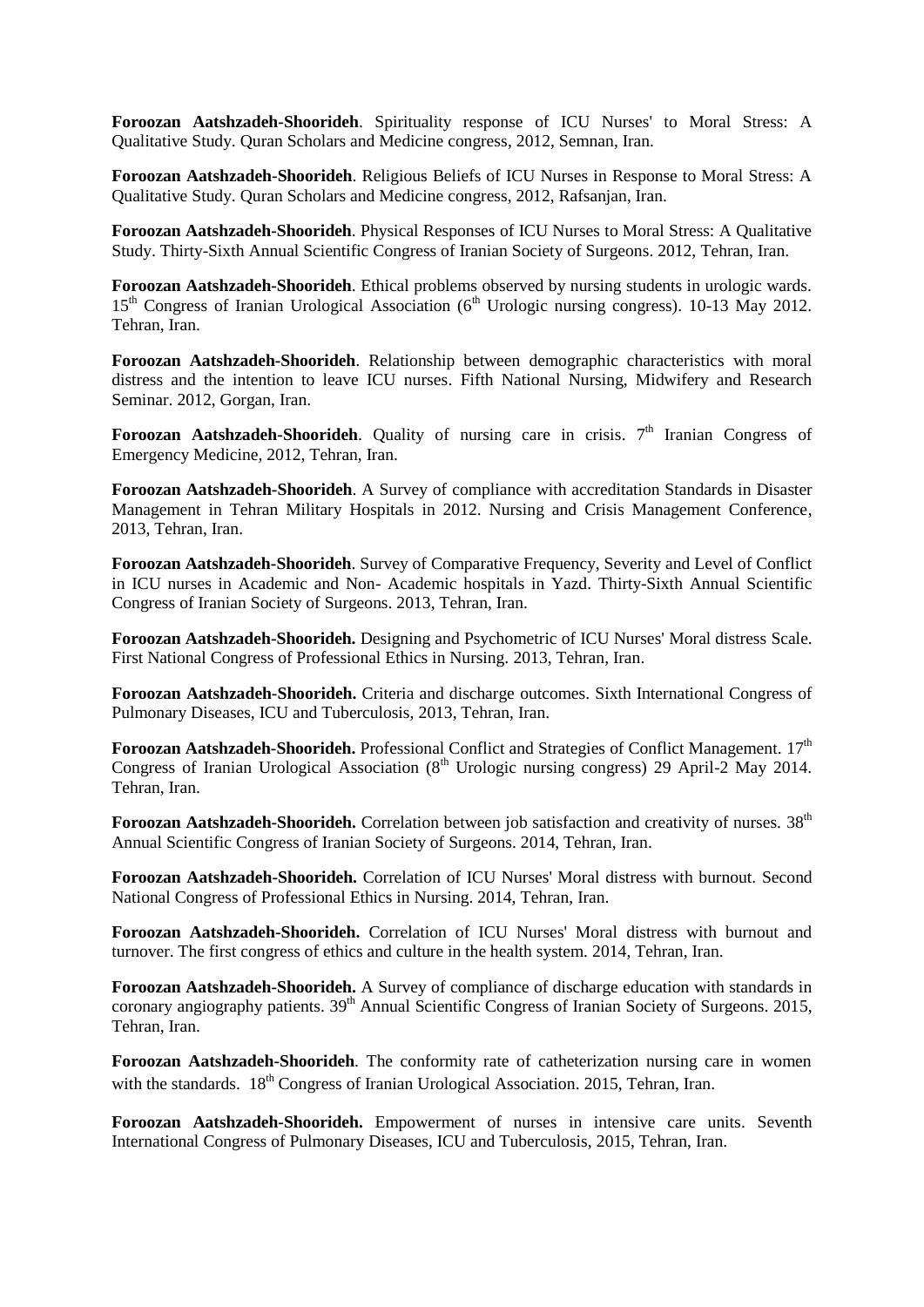**Foroozan Aatshzadeh-Shoorideh.** Healthy Indicators in Different Religions and creeds. Spiritual health Conference from Nahj al-Balagha perspective. Tehran, Iran.

**Foroozan Aatshzadeh-Shoorideh**. Quantum Leadership: Management of the 21st century. First International Conference on Research in Behavioral and Social Science. Istanbul Turkey. 27th July 2015. (Poster Presentation)

**Foroozan Aatshzadeh-Shoorideh**. The effect of catheterization training by simulation method on nurses' performance. 19<sup>th</sup> Congress of Iranian Urological Association. 2016, Tehran, Iran.

**Foroozan Aatshzadeh-Shoorideh**. Is there any relation between spiritual health of nurses and their caring behaviors? 4<sup>th</sup> National Spiritual Health Conference. 2016, Qom, Iran.

**Foroozan Aatshzadeh-Shoorideh**. Assess levels of ethical conflict among Persian nurses: Psychometric properties of the Ethical Conflict in Nursing Questionnaire-Critical Care Version in Farsi Language. *International Council of Nurses Congress.* Barcelona, Spain. 27 May- 1June 2017. (Poster Presentation)

**Foroozan Aatshzadeh-Shoorideh**. Acceptance of clinical teacher role by nursing PhD graduates. A step towards the development of nursing professional education: A qualitative study. *International Congress of Nursing and Professionalism in Iran and the World***.** 6-8 September 2017. Urmia, Iran. (Poster Presentation)

**Foroozan Aatshzadeh-Shoorideh**. Challenges and Strategies of nursing instructors in clinical education of nursing profession: A qualitative study. *International Congress of Nursing and Professionalism in Iran and the World***.** 6-8 September 2017. Urmia, Iran. (Poster Presentation)

### **Professional Employment**

| 1987-1988 | Clinical Nurse in AmirKabir Hospital, Tehran University of Medical Science,                |
|-----------|--------------------------------------------------------------------------------------------|
|           | Tehran. Iran.                                                                              |
| 1988-1991 | Clinical Nurse in Valiasr Hospital, Tehran University of Medical Science,<br>Tehran. Iran. |

#### **Honors/ Awards**

- Selected Faculty Member in Educational Festival, Shahid Beheshti University of Medical Sciences, 2007
- Selected Faculty Member in Research Festival, Shahid Beheshti University of Medical Sciences, 2007
- Selected PhD Student in Educational Festival, Shahid Beheshti University of Medical Sciences, 2009
- Selected PhD Student in Nursing & Midwifery, Shahid Beheshti University of Medical Sciences, 2010
- Selected PhD Student in Educational Festival, Shahid Beheshti University of Medical Sciences, 2011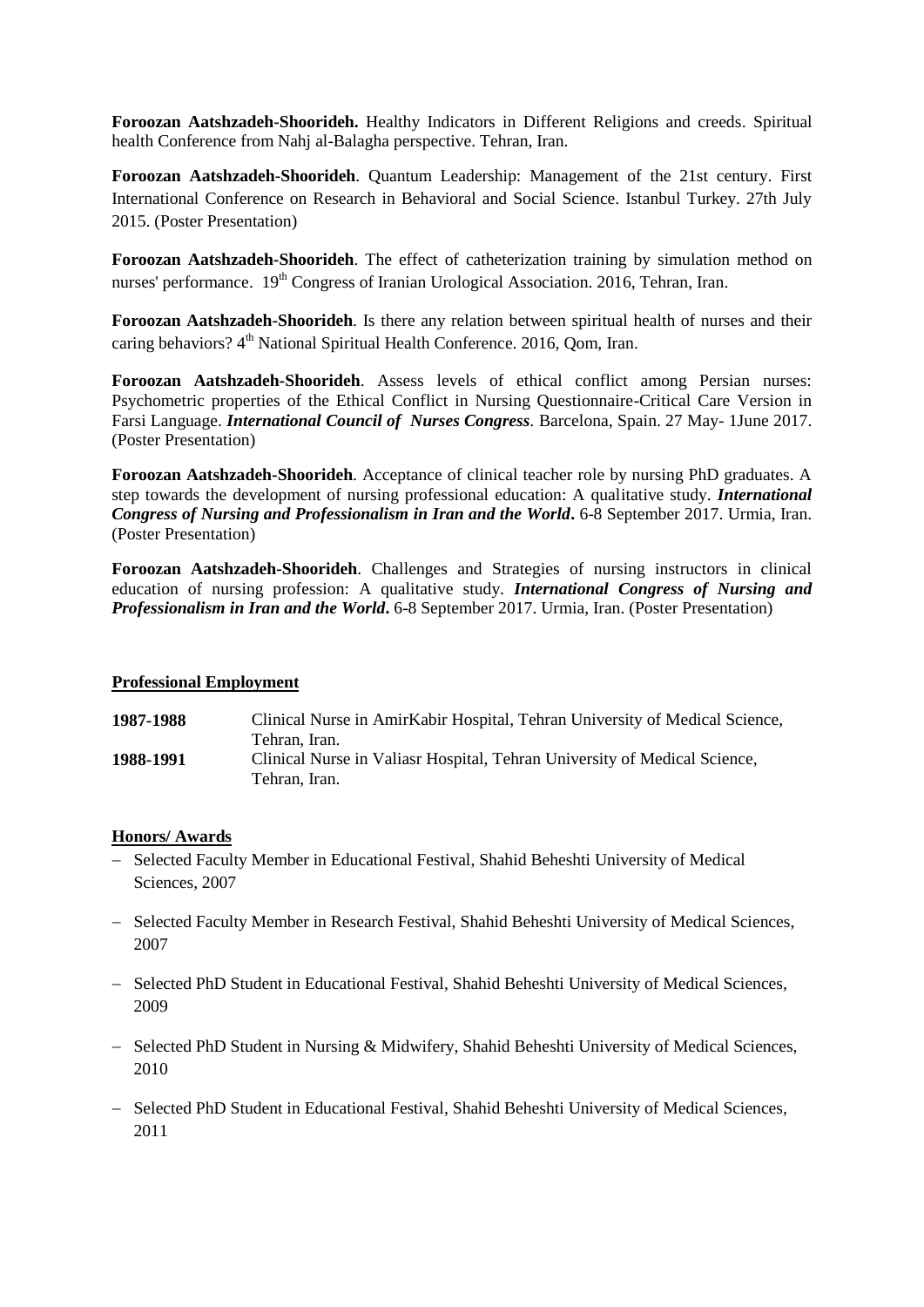- Selected Faculty Member in Educational Festival, Shahid Beheshti University of Medical Sciences, 2013
- Selected Best translated Book in Research Festival, Shahid Beheshti University of Medical Sciences, 2013
- Selected Best Educational Process in Educational Festival, Shahid Beheshti University of Medical Sciences, 2014
- Selected Faculty Member in Educational Festival, Shahid Beheshti University of Medical Sciences, 2015

### **Professional Membership**

- **-** Iranian Urology Association. 2007- Current.
- European Association Urology Nursing. 2007- Current

### **Professional Affiliation**

- Shahid Beheshti University of Medical Sciences, Tehran, Iran, 1991- Current.

## **Editorial Boards/ Reviews**

- Editor in Chief of *"Advances in Nursing & Midwifery Journal"*
- Editorial board of Journal of Ethics and Culture in Nursing and Midwifery
- Editorial board of Journal of Advances in Nursing and Midwifery
- Editorial board of Iranian Journal of Critical Care Nursing
- Editorial board of Supportive  $&$  Palliative Care in Cancer
- Editorial board of Military Caring Sciences, AJA University of Medical Sciences (mcs)
- Editorial board of Global Journal of Health Science & Nursing
- Reviewer in Hayat
- Reviewer in Iranian Journal of Bioethics
- Reviewer in Iranian Journal of Critical Care Nursing
- Reviewer in Iranian Journal of Medical Ethics
- Reviewer in Iranian Journal of Medical Surgical Nursing (IJMSN)
- Reviewer in Iranian Journal of Nursing and Midwifery Research
- Reviewer in Iranian Journal of Nursing and Midwifery Research
- Reviewer in Iranian Journal of Nursing Education
- Reviewer in Iranian Journal of Nursing Research (IJNR)
- Reviewer in Journal of Clinical Nursing
- Reviewer in Journal of Ethics and Culture in Nursing and Midwifery
- Reviewer in Journal of Health Promotion Management (JHPM)
- Reviewer in Journal of Nursing Education
- Reviewer in Journal of Qualitative Research in Health Sciences
- Reviewer in [Journal of Research Development in Nursing & Midwifery](http://www.goums.ac.ir/jgbfnm/files/site1/111.jpg)
- Reviewer in Journal of research in Religion and Health
- Reviewer in Journal of Advances in Nursing & Management
- Reviewer in Medical Ethics
- Reviewer in Nurse and Physician within War
- Reviewer in Nurse Education Today
- Reviewer in Nurse Practice Today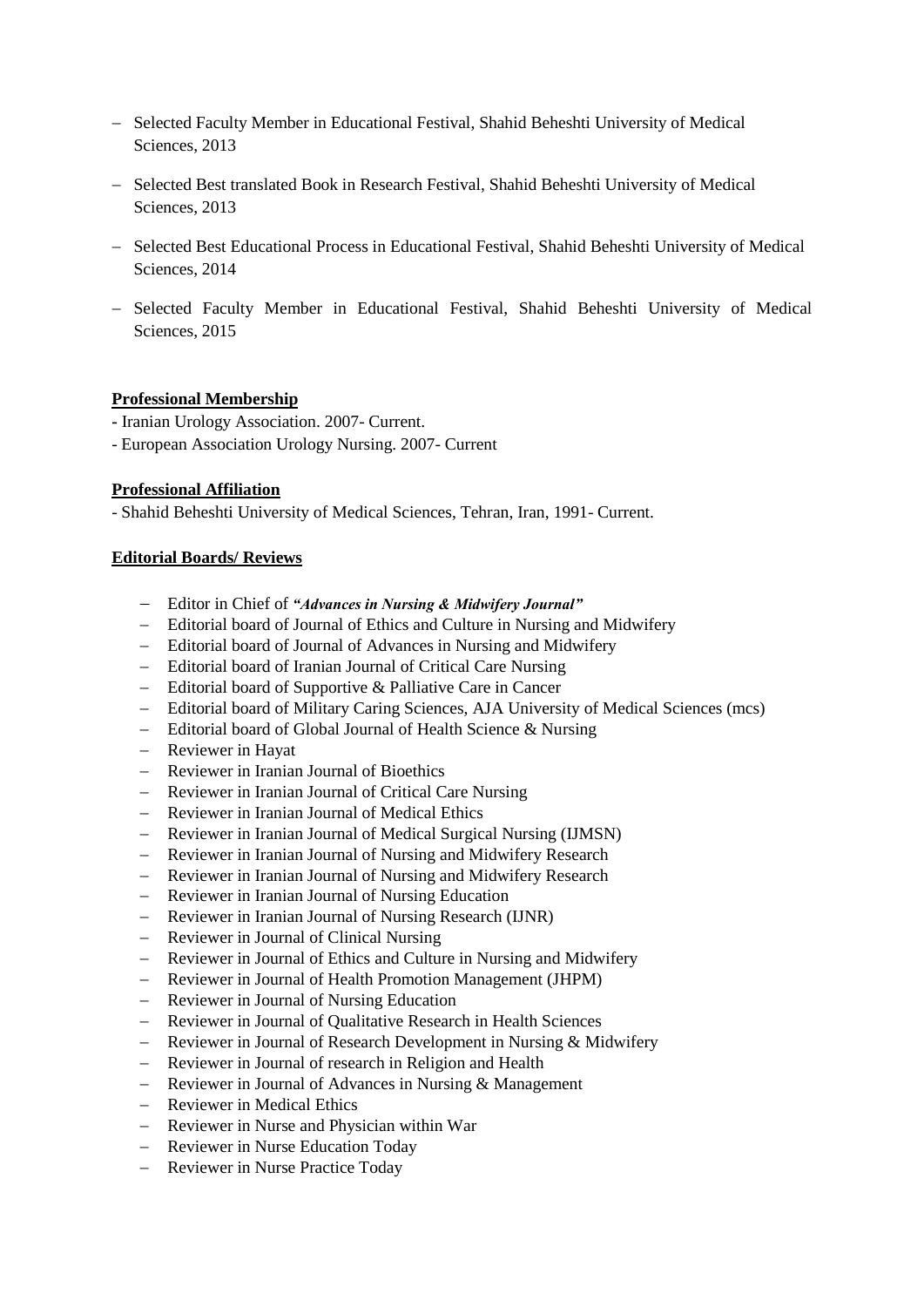- Reviewer in Nursing Ethics
- Reviewer in Nursing Open
- Reviewer in Journal of Nursing Management
- Reviewer in BMC Nursing
- Reviewer in Payesh
- Reviewer in Teb va Tazkiyeh

# **Book/Chapter Translation**

- Luckman, Medical/Surgical Nursing (1) 2001,Tehran,Aeige Company.
- Luckman, Medical/Surgical Nursing (1) 2001,2<sup>nd</sup> edition, Tehran, Aeige Company.
- Principle of Patient's Care Dougas (2001) Volume 1,2,Tehran,Golban Company.
- [Brunner and Suddarth's Textbook of Medical Surgical Nursing](http://www.amazon.ca/Brunner-Suddarths-Textbook-Medical-Surgical/dp/0781785898) (2004) AIDS, Allergy and Rhomatology,  $10<sup>th</sup>$  ed, Tehran, Salemi Co.
- Luckman, Medical/Surgical Nursing (Part 2), (2005),Tehran, Aeige Company.
- Black and Hawks: Medical-Surgical Nursing (Part 2), (2007), Tehran, Jamehnegar Co.
- Black and Hawks: Medical-Surgical Nursing (Part 4), (2007), Tehran, Jamehnegar Co.
- [Brunner and Suddarth's Textbook of Medical Surgical Nursing](http://www.amazon.ca/Brunner-Suddarths-Textbook-Medical-Surgical/dp/0781785898) (2007) Immunologic Function, AIDS, Allergy and Rhomatology, 11<sup>th</sup> edition, Tehran, Salemi Co.
- [Brunner and Suddarth's Textbook of Medical Surgical Nursing](http://www.amazon.ca/Brunner-Suddarths-Textbook-Medical-Surgical/dp/0781785898) (2007) Infection Diseases, Emergency and Terorism, 11<sup>th</sup> edition, Tehran, Boshra Co.
- Black and Hawks: Medical-Surgical Nursing (Part 1) (2008) Tehran, Jamehnegar Co.
- Black and Hawks: Medical-Surgical Nursing (2010) Skin and Soft Tissue Disorders, Tehran, Jamehnegar Co.
- [Brunner and Suddarth's Textbook of Medical Surgical Nursing](http://www.amazon.ca/Brunner-Suddarths-Textbook-Medical-Surgical/dp/0781785898) (2010) Immunity, AIDS, Allergy and Rhomatology,  $11<sup>th</sup>$  edition, Tehran, Salemi Co.
- Black and Hawks: Medical-Surgical Nursing (2011) Elimination System Disorders, Tehran,Jamehnegar Co.
- July M, Brons SM (2011) Essentials of Intensive Care Nursing (AACN), Tehran, Jamehnegar Co.
- Black and Hawks: Medical-Surgical Nursing (2011), Multi Systems Disorders, Tehran, Jamehnegar Co.
- [Brunner and Suddarth's Textbook of Medical Surgical Nursing](http://www.amazon.ca/Brunner-Suddarths-Textbook-Medical-Surgical/dp/0781785898) (2014) Immunology, AIDS, Allergy and Rhomatology,  $11<sup>th</sup>$  edition, Tehran, Salemi Co.
- EAUN Evidence- based Guidelines for Best Practice in Urological Health Care, Catheterization Indwelling catheters in adults- Urethral and Suprapubic (2012). Accessible: <http://nurses.uroweb.org/nurses/nurses/guidelines>
- EAUN Evidence- based Guidelines for Best Practice in Urological Health Care, Catheterization Urethral intermittent in adults- Dilation, Urethral intermittent in adults (2013). Accessible:<http://nurses.uroweb.org/nurses/nurses/guidelines>
- EAUN Evidence- based Guidelines for Best Practice in Urological Health Care, Intravesical instillation with mitomycin C or bacillus Calmette-Guérin in non-muscle invasive bladder cancer (2015). Accessible[: http://nurses.uroweb.org/nurses/nurses/guidelines](http://nurses.uroweb.org/nurses/nurses/guidelines)
- July M, Brons SM (2011) Essentials of Intensive Care Nursing (AACN),  $3<sup>rd</sup>$  edition. Tehran, Jamehnegar Co.

# **Professional Services**

- Working as Consultant in Shahid Labbafinejad Hospital, Shahid Beheshti University of Medical Sciences, Tehran, Iran. 2015- Current

# **University Committee Membership**